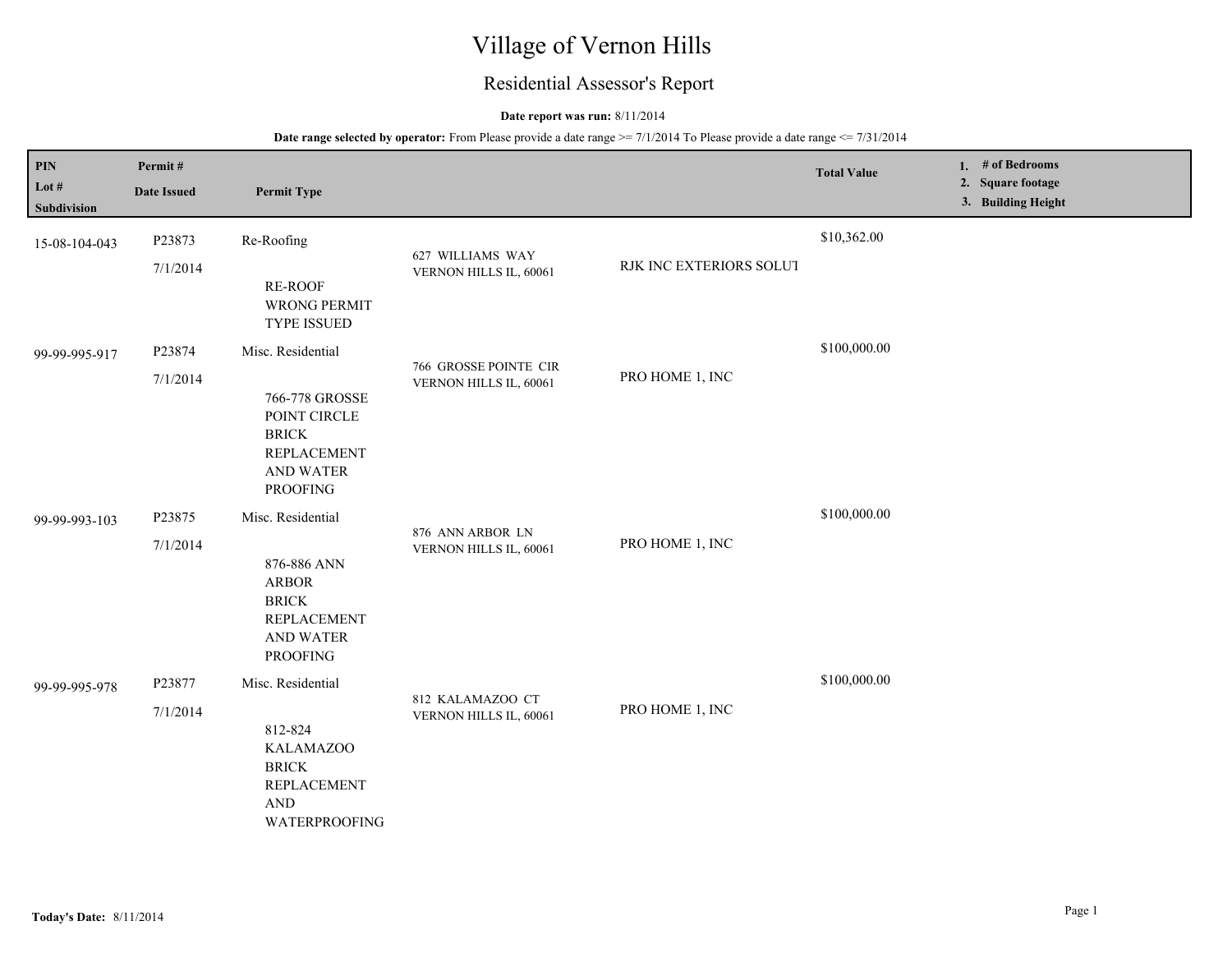| PIN<br>Lot #<br>Subdivision | Permit#<br><b>Date Issued</b> | <b>Permit Type</b>                           |                                                        |                                                | <b>Total Value</b> | 1. # of Bedrooms<br>2. Square footage<br>3. Building Height |
|-----------------------------|-------------------------------|----------------------------------------------|--------------------------------------------------------|------------------------------------------------|--------------------|-------------------------------------------------------------|
| 15-04-306-013               | P23878                        | Re-Roofing                                   |                                                        |                                                | \$6,000.00         |                                                             |
|                             | 7/1/2014                      | <b>RE-ROOF</b>                               | <b>6 ALTOONA CT VERNON</b><br><b>HILLS IL, 60061</b>   | TRAVER CONSTRUCTION, I<br>(LTD)                |                    |                                                             |
| 15-06-402-023               | P23879                        | Siding/Soffit/Fascia                         | 1054 W DEARBORN LN                                     |                                                | \$15,942.00        |                                                             |
|                             | 7/1/2014                      | <b>SIDING</b>                                | VERNON HILLS IL, 60061                                 | <b>RCC PLUS</b>                                |                    |                                                             |
| 15-08-104-043               | P23885                        | Siding/Soffit/Fascia                         | 627 WILLIAMS WAY<br>VERNON HILLS IL, 60061             |                                                | \$10,362.00        |                                                             |
|                             | 7/2/2014                      | <b>SIDING</b>                                |                                                        | RJK INC EXTERIORS SOLUT                        |                    |                                                             |
| 15-04-303-055               | P23886                        | Re-Roofing                                   | <b>19 HARBOR CT VERNON</b>                             |                                                | \$4,340.00         |                                                             |
|                             | 7/2/2014                      | <b>REROOF</b>                                | <b>HILLS IL, 60061</b>                                 | CHRISTINA BROGI                                |                    |                                                             |
| 15-06-408-007               | P23887                        | Re-Roofing                                   |                                                        |                                                | \$6,607.00         |                                                             |
|                             | 7/2/2014                      | <b>REROOF</b>                                | 219 N PONTIAC LN VERNON<br><b>HILLS IL, 60061</b>      | LAKE COUNTY ROOFS INC                          |                    |                                                             |
| 99-99-996-034               | P23890                        | Furnace                                      |                                                        | ARS OF ILLINOIS (AMERICA<br><b>RESIDENTIAL</b> | \$5,300.00         |                                                             |
|                             | 7/2/2014                      | Air<br>FURNACE AND A/C                       | 578 MUSKEGAN CT<br>VERNON HILLS IL, 60061              |                                                |                    |                                                             |
| 15-05-403-013               | P23892                        | Re-Roofing                                   |                                                        |                                                | \$17,775.00        |                                                             |
|                             | 7/2/2014                      | Siding<br><b>REROOF AND</b><br><b>SIDING</b> | 313 ARDMORE CT VERNON<br><b>HILLS IL, 60061</b>        | <b>ALBERS EXTERIORS</b>                        |                    |                                                             |
| 15-04-307-017               | P23894                        | Re-Roofing                                   |                                                        |                                                | \$7,315.00         |                                                             |
|                             | 7/2/2014                      | <b>RE-ROOF</b>                               | <b>14 CHEROKEE RD VERNON</b><br><b>HILLS IL, 60061</b> | PRATE ROOFING &<br><b>INSTALLATIONS LLC</b>    |                    |                                                             |
| 99-99-994-798               | P23895                        | Re-Roofing                                   |                                                        |                                                | \$13,110.00        |                                                             |
|                             | 7/2/2014                      | <b>RE-ROOF</b>                               | 575 S CENTRAL PARK PL<br>VERNON HILLS IL, 60061        | STA ENTERPRISES (UNLTD)                        |                    |                                                             |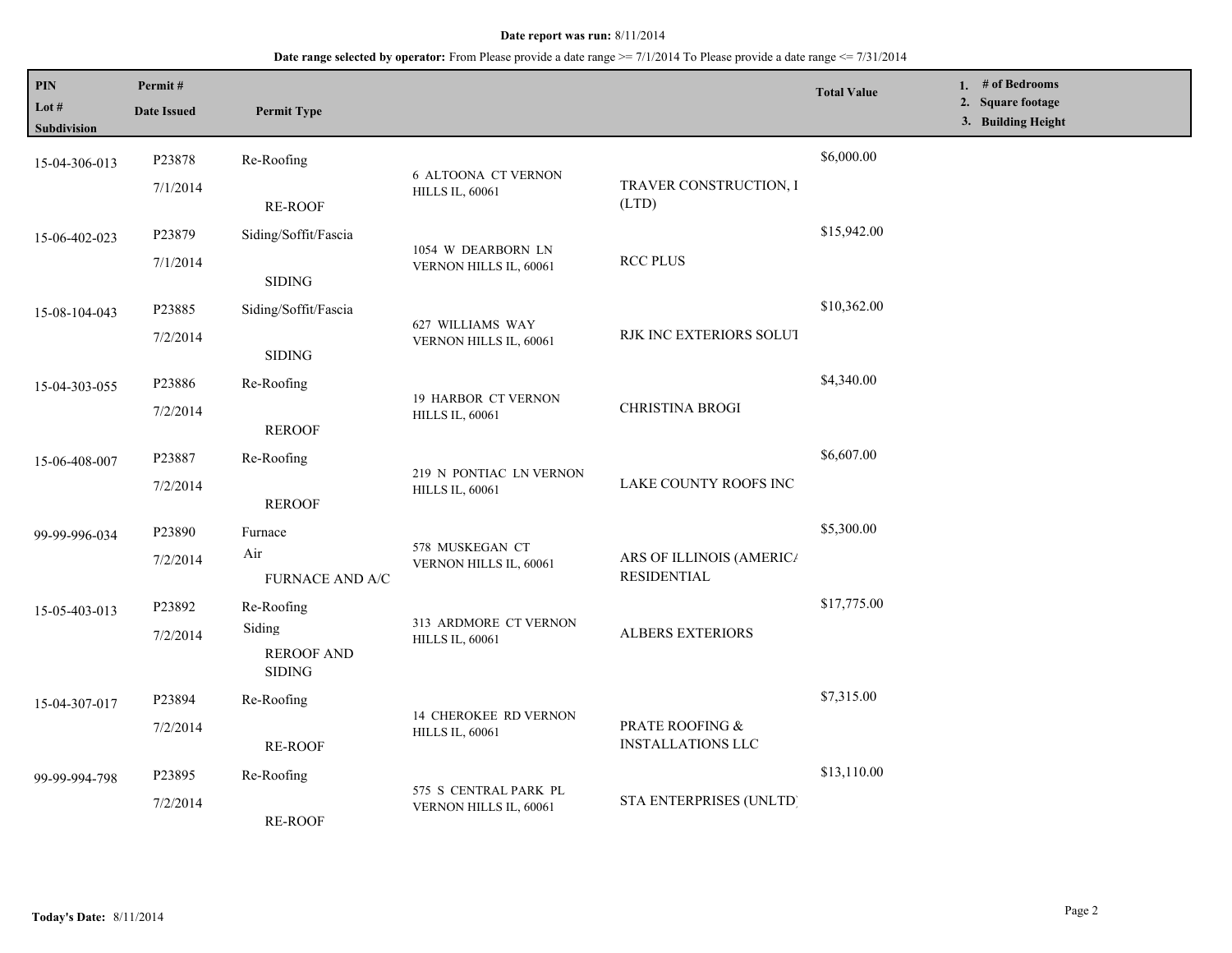| PIN<br>Lot #<br><b>Subdivision</b> | Permit#<br><b>Date Issued</b> | <b>Permit Type</b>                            |                                                  |                                           | <b>Total Value</b> | 1. # of Bedrooms<br>2. Square footage<br>3. Building Height |
|------------------------------------|-------------------------------|-----------------------------------------------|--------------------------------------------------|-------------------------------------------|--------------------|-------------------------------------------------------------|
| 99-99-994-887                      | P23896                        | Re-Roofing                                    | 610 S ONTARIO ST VERNON                          | STA ENTERPRISES (UNLTD)                   | \$11,602.00        |                                                             |
|                                    | 7/2/2014                      | RE-ROOF                                       | <b>HILLS IL, 60061</b>                           |                                           |                    |                                                             |
| 15-05-417-005                      | P23898                        | Re-Roofing                                    |                                                  |                                           | \$25,000.00        |                                                             |
|                                    | 7/2/2014                      | Siding<br><b>RE-ROOF</b>                      | 9 MANCHESTER LN<br>VERNON HILLS IL, 60061        | <b>CHICAGO RENOVATION CC</b>              |                    |                                                             |
| 99-99-101-688                      | P23900                        | Fire Sprinklers                               | 710 THORNAPPLE CT                                |                                           | \$25,782.00        |                                                             |
| THE OAKS                           | 7/2/2014                      | FIRE SPRINKLER:<br>710-718                    | VERNON HILLS IL, 60061                           | <b>NOVA FIRE PROTECTION</b>               |                    |                                                             |
| 99-99-101-693                      | P23901                        | Fire Sprinklers                               |                                                  |                                           | \$25,782.00        |                                                             |
| THE OAKS                           | 7/2/2014                      | FIRE SPRINKLER:<br>720-728                    | 720 THORNAPPLE CT<br>VERNON HILLS IL, 60061      | NOVA FIRE PROTECTION                      |                    |                                                             |
| 99-99-991-303                      | P23902                        | Air Conditioning                              |                                                  |                                           | \$3,494.00         |                                                             |
|                                    | 7/3/2014                      | AIR CONDITIONER                               | 1335 N COG HILL CT<br>VERNON HILLS IL, 60061     | ACE HEATING & COOLING                     |                    |                                                             |
| 15-08-206-015                      | P23904                        | Siding/Soffit/Fascia                          | 14 MANCHESTER LN                                 |                                           | \$17,392.00        |                                                             |
|                                    | 7/3/2014                      | <b>SIDING</b>                                 | VERNON HILLS IL, 60061                           | PROFESSIONAL HOME<br>IMPROVEMENT, INC.    |                    |                                                             |
| 15-06-409-003                      | P23907                        | Siding/Soffit/Fascia                          | 293 N FIORE PKWY                                 |                                           | \$25,544.00        |                                                             |
|                                    | 7/3/2014                      | Re-Roof<br><b>SIDING AND</b><br><b>REROOF</b> | VERNON HILLS IL, 60061                           | <b>RCC PLUS</b>                           |                    |                                                             |
| 11-32-302-003                      | P23910                        | Siding/Soffit/Fascia                          |                                                  |                                           | \$17,500.00        |                                                             |
|                                    | 7/7/2014                      | <b>SIDING</b>                                 | 1105 TENNYSON PL<br>VERNON HILLS IL, 60061       | AMERICAN DREAM HOME<br><b>IMPROVEMENT</b> |                    |                                                             |
| 99-99-991-884                      | P23911                        | Air Conditioning                              |                                                  | <b>STUART SHIP</b>                        | \$7,000.00         |                                                             |
|                                    | 7/7/2014                      | Furnance<br><b>AC/FURNACE</b>                 | 190 E RANNEY AV VERNON<br><b>HILLS IL, 60061</b> |                                           |                    |                                                             |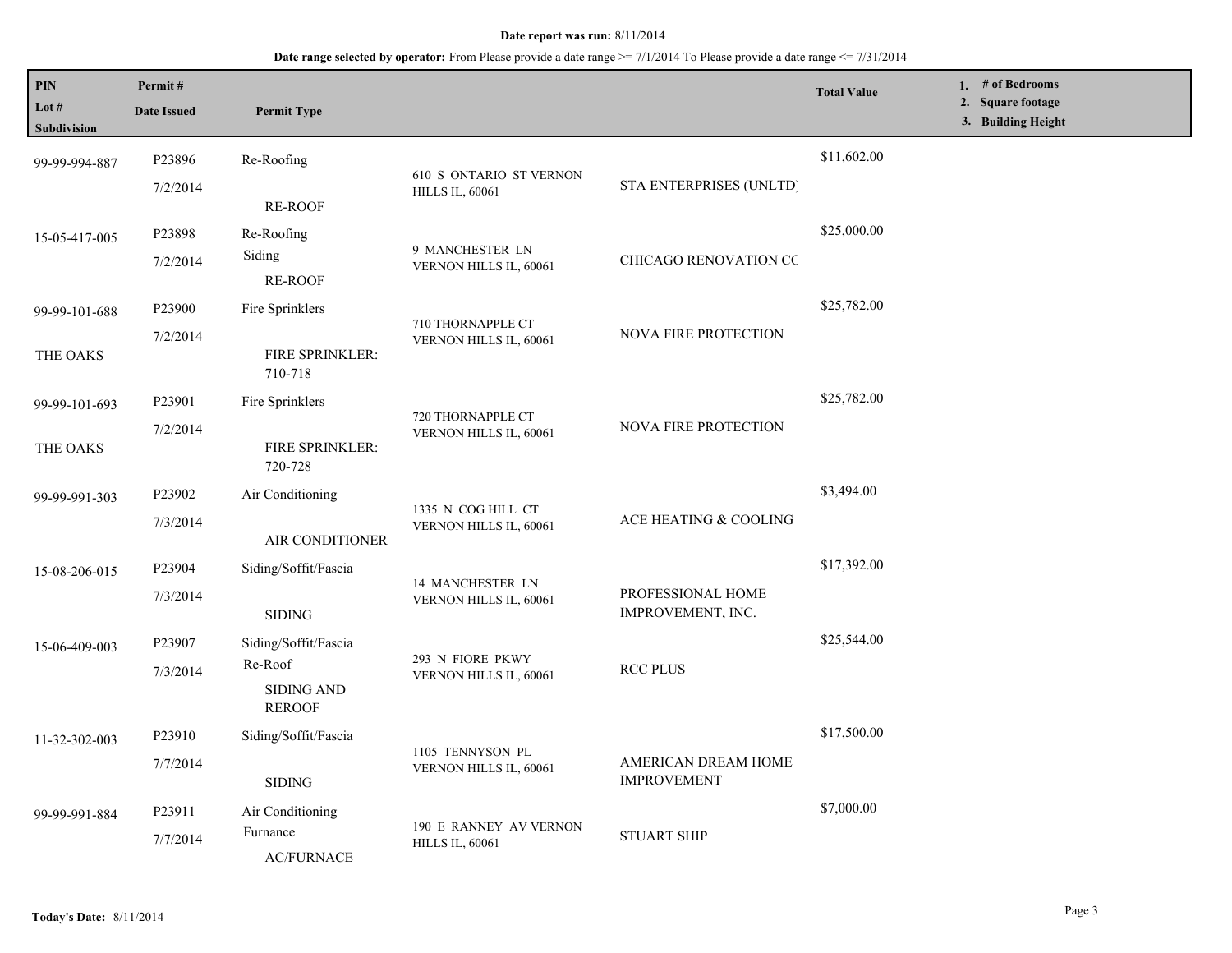| PIN<br>Lot #<br><b>Subdivision</b> | Permit#<br><b>Date Issued</b> | <b>Permit Type</b>                                                            |                                                 |                                          | <b>Total Value</b> | 1. # of Bedrooms<br>2. Square footage<br>3. Building Height |
|------------------------------------|-------------------------------|-------------------------------------------------------------------------------|-------------------------------------------------|------------------------------------------|--------------------|-------------------------------------------------------------|
| 15-08-110-001                      | P23913<br>7/7/2014            | Sewer Repair<br><b>SEWER REPAIR</b><br><b>INSIDE HOUSE</b>                    | 301 WESTMORELAND DR<br>VERNON HILLS IL, 60061   |                                          | \$2,300.00         |                                                             |
| 15-06-402-016                      | P23915<br>7/7/2014            | Re-Roofing<br>RE-ROOF                                                         | 1100 W DEARBORN LN<br>VERNON HILLS IL, 60061    | <b>WEATHER SHIELD</b><br>CONSTRUCTION    | \$12,000.00        |                                                             |
| 99-99-994-684                      | P23916<br>7/7/2014            | Re-Roofing<br><b>REROOF</b>                                                   | 508 W SYCAMORE ST<br>VERNON HILLS IL, 60061     | LINDHOLM ROOFING (UNL'                   | \$7,350.00         |                                                             |
| 15-07-209-040                      | P23917<br>7/7/2014            | Driveway/Slab<br><b>DRIVEWAY AND</b><br><b>WALK REPLACE</b><br>APRON AND CURB | 130 S THORNE GROVE DR<br>VERNON HILLS IL, 60061 | <b>MATTHEW KAPLAN</b>                    | \$7,000.00         |                                                             |
| 15-07-209-026                      | P23918<br>7/8/2014            | Water Heater<br><b>WATER HEATER</b>                                           | 1088 W PINE MEADOW CT<br>VERNON HILLS IL, 60061 | <b>BRENT BECKER</b>                      | \$1,700.00         |                                                             |
| 15-06-402-010                      | P23920<br>7/8/2014            | Re-Roofing<br><b>REROOF</b>                                                   | 287 N SOUTHFIELD DR<br>VERNON HILLS IL, 60061   | CAMPBELL ROOFING AND<br><b>CARPENTRY</b> | \$7,350.00         |                                                             |
| 15-09-103-006                      | P23921<br>7/8/2014            | Re-Roofing<br>Siding<br><b>REROOF AND</b><br><b>SIDING</b>                    | <b>6 DEBILL CT VERNON HILLS</b><br>IL, 60061    | RICHARD M LEBER                          | \$28,500.00        |                                                             |
| 15-07-209-065                      | P23922<br>7/8/2014            | Driveway/Slab<br><b>DRIVEWAY</b>                                              | 1034 PINE GROVE CT<br>VERNON HILLS IL, 60061    | PAUL VANLIESHOUT                         | \$4,375.00         |                                                             |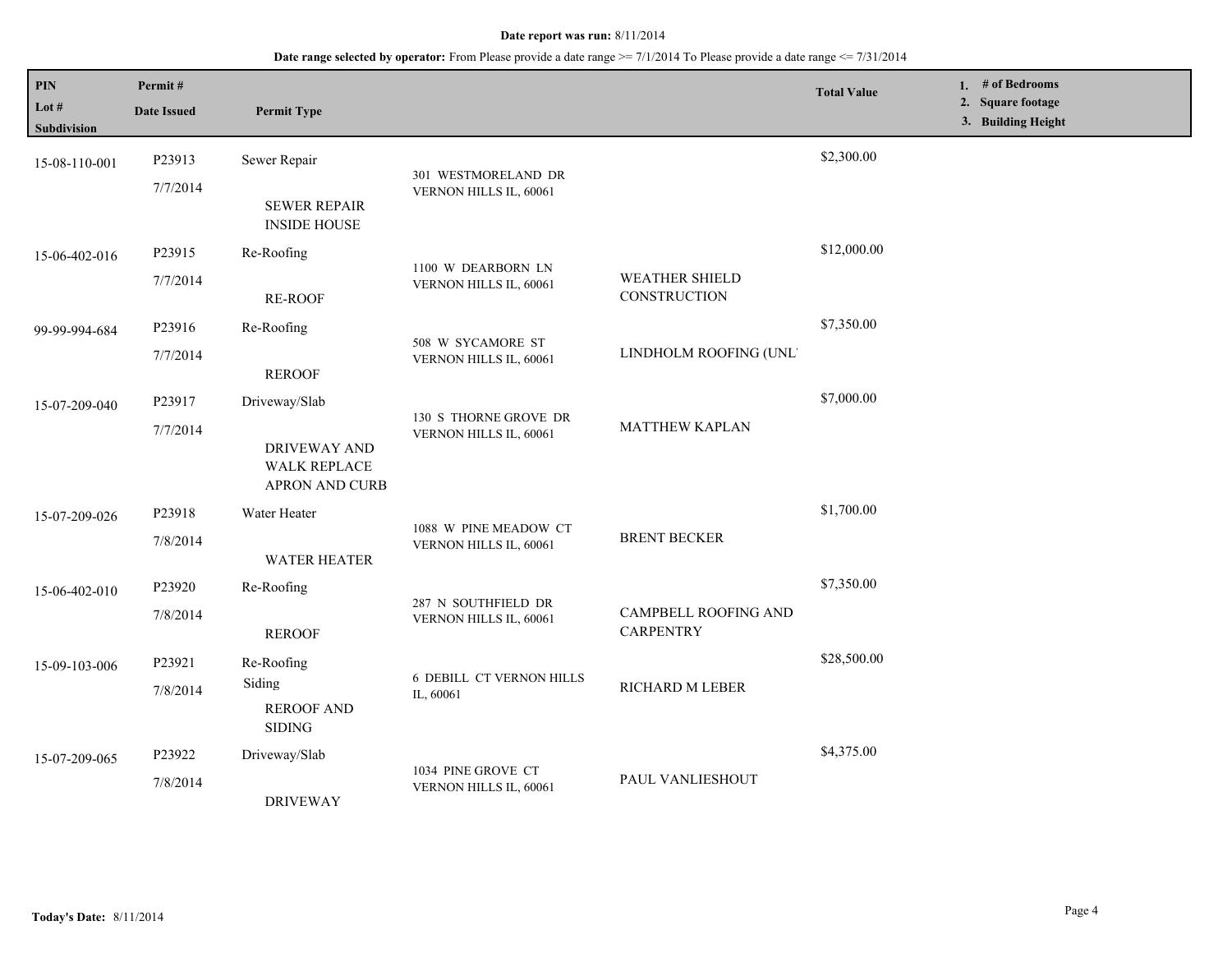| PIN<br>Lot $#$<br><b>Subdivision</b>    | Permit#<br><b>Date Issued</b> | <b>Permit Type</b>                                                                       |                                                  |                         | <b>Total Value</b> | 1. # of Bedrooms<br>2. Square footage<br>3. Building Height |
|-----------------------------------------|-------------------------------|------------------------------------------------------------------------------------------|--------------------------------------------------|-------------------------|--------------------|-------------------------------------------------------------|
| 15-08-216-002                           | P23923<br>7/8/2014            | Misc. Residential<br><b>REMODEL</b><br><b>KITCHEN</b>                                    | 343 CHESTERFIELD LN<br>VERNON HILLS IL, 60061    | IPAX CONSTRUCTION       | \$8,000.00         |                                                             |
| 99-99-993-441                           | P23924<br>7/8/2014            | Driveway/Slab<br><b>DRIVEWAY</b>                                                         | 316 E RANNEY AV VERNON<br><b>HILLS IL, 60061</b> | PREMIER PAVING INC      | \$2,500.00         |                                                             |
| 99-99-995-520                           | P23925<br>7/8/2014            | Driveway/Slab<br><b>DRIVEWAY</b>                                                         | 92 E DEPOT ST VERNON<br><b>HILLS IL, 60061</b>   | PREMIER PAVING INC      | \$3,000.00         |                                                             |
| 15-04-103-004                           | P23926<br>7/8/2014            | Re-Roofing<br>Siding<br><b>ROOFING AND</b><br><b>SIDING</b>                              | 104 ADAIR CT VERNON<br><b>HILLS IL, 60061</b>    | LIBERTY ROOFING & SIDIN | \$10,898.00        |                                                             |
| 15-08-218-020                           | P23928<br>7/8/2014            | Re-Roofing<br><b>RE-ROOF</b>                                                             | 310 W TALLY HO DR<br>VERNON HILLS IL, 60061      | AVONDALE ROOFING INC    | \$9,890.00         |                                                             |
| 99-99-100-204<br>LOT 6<br><b>POD 16</b> | P23930<br>7/8/2014            | Air Conditioning<br>Furnance<br><b>FURNACE AND</b><br>A/C, RELOCATE<br><b>CONDENSORS</b> | 380 ROYAL ST. GEORGE<br>VERNON HILLS IL, 60061   | LOT 6<br>DAVID SENNING  | \$25,800.00        |                                                             |
| 15-04-103-003                           | P23931<br>7/8/2014            | Misc. Residential<br><b>KITCHEN</b><br><b>REMODEL</b>                                    | 502 ARLINGTON CT<br>VERNON HILLS IL, 60061       | <b>MARI KANTHI</b>      | \$12,275.00        |                                                             |
| 15-05-413-006                           | P23932<br>7/9/2014            | Patio<br><b>PATIO</b>                                                                    | 14 MONTEREY DR VERNON<br><b>HILLS IL, 60061</b>  | RONALD CRAIG LIKOSAR    | \$2,058.00         |                                                             |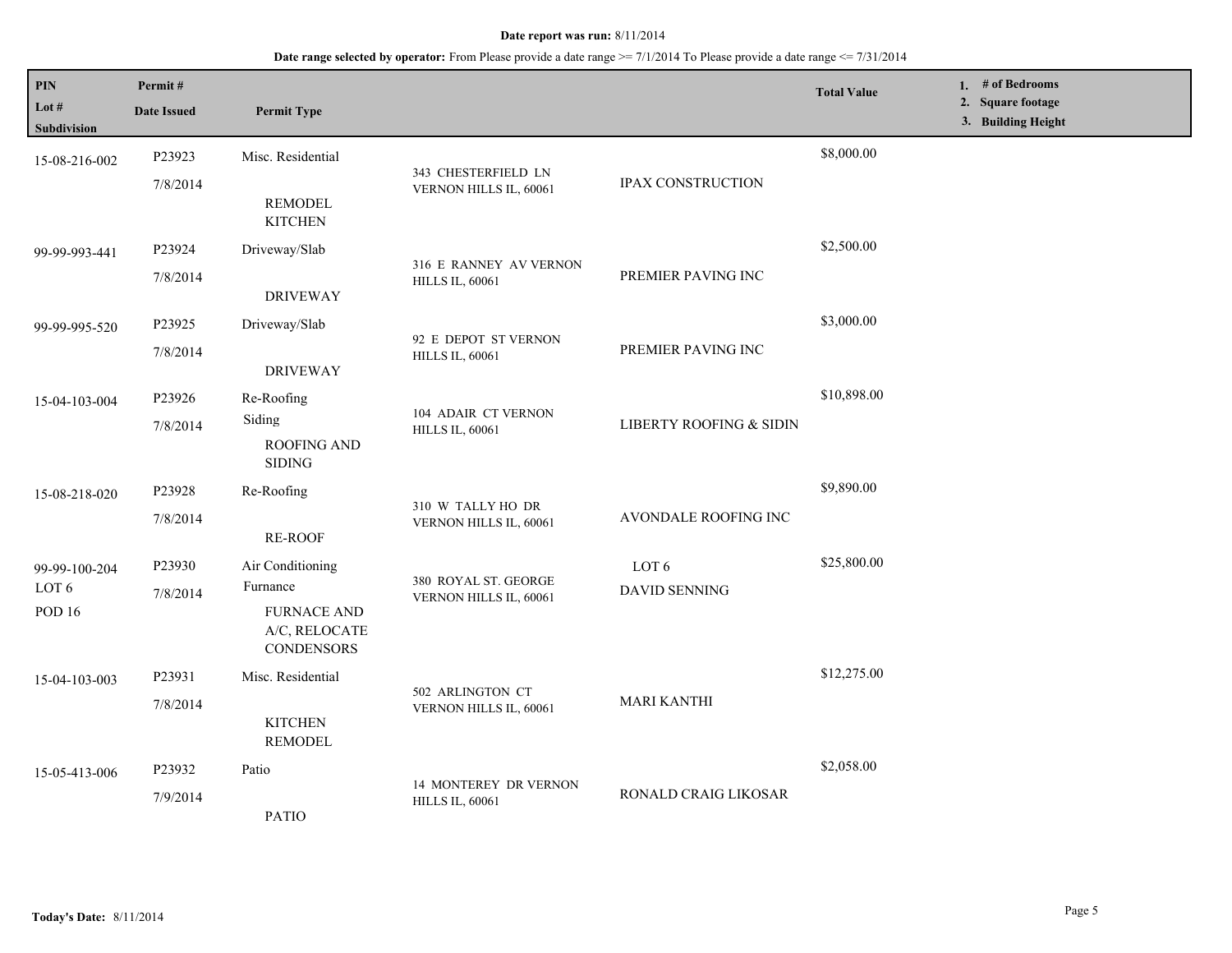| PIN<br>Lot #<br>Subdivision                         | Permit#<br><b>Date Issued</b> | <b>Permit Type</b>                                                                                                          |                                                    |                       | <b>Total Value</b> | 1. $#$ of Bedrooms<br>2. Square footage<br>3. Building Height |
|-----------------------------------------------------|-------------------------------|-----------------------------------------------------------------------------------------------------------------------------|----------------------------------------------------|-----------------------|--------------------|---------------------------------------------------------------|
| 15-08-218-017                                       | P23934<br>7/9/2014            | Driveway/Slab<br><b>DRIVEWAY</b>                                                                                            | 344 W TALLY HO DR<br>VERNON HILLS IL, 60061        | <b>JOHN MEO</b>       | \$3,000.00         |                                                               |
| 15-04-103-012                                       | P23935<br>7/9/2014            | Misc. Residential<br>2 BATHROOM<br>REMODEL,<br>MASTER VANITY,<br>EXHAUST FAN,<br>NEW CIRCUIT,<br>MISC ELECT,<br>SHOWER, ETC | 501 ARLINGTON CT<br>VERNON HILLS IL, 60061         | ABSOLUTE CONSTRUCTION | \$29,000.00        |                                                               |
| 15-06-408-014                                       | P23937<br>7/9/2014            | Re-Roofing<br>Siding<br><b>REROOF AND</b><br><b>SIDING</b>                                                                  | 260 N FIORE PKWY<br>VERNON HILLS IL, 60061         | MODERN RESTORATION    | \$15,000.00        |                                                               |
| 15-09-104-008                                       | P23938<br>7/9/2014            | Driveway/Slab<br><b>DRIVEWAY</b>                                                                                            | 210 S WHITE FENCE CT<br>VERNON HILLS IL, 60061     | YUPENG HE             | \$2,500.00         |                                                               |
| 99-99-992-424                                       | P23942<br>7/9/2014            | Deck<br>$\rm{DECK}$<br><b>REPLACEMENT</b>                                                                                   | 22 CONSTITUTION CT<br>VERNON HILLS IL, 60061       | <b>ADAM SZCZUPAU</b>  | \$900.00           | 3. 6.00                                                       |
| 11-29-404-004<br>LOT <sub>13</sub><br><b>POD 10</b> | P23944<br>7/10/2014           | Misc. Residential<br><b>BASEMENT</b><br>REMODEL:<br>FULL BTH: 3<br><b>FIXTURES + WET</b><br>$BAR + FPLC +$<br><b>SAUNA</b>  | 1972 N ROYAL BIRKDALE<br>DR VERNON HILLS IL, 60061 | LOT <sub>13</sub>     | \$215,893.00       |                                                               |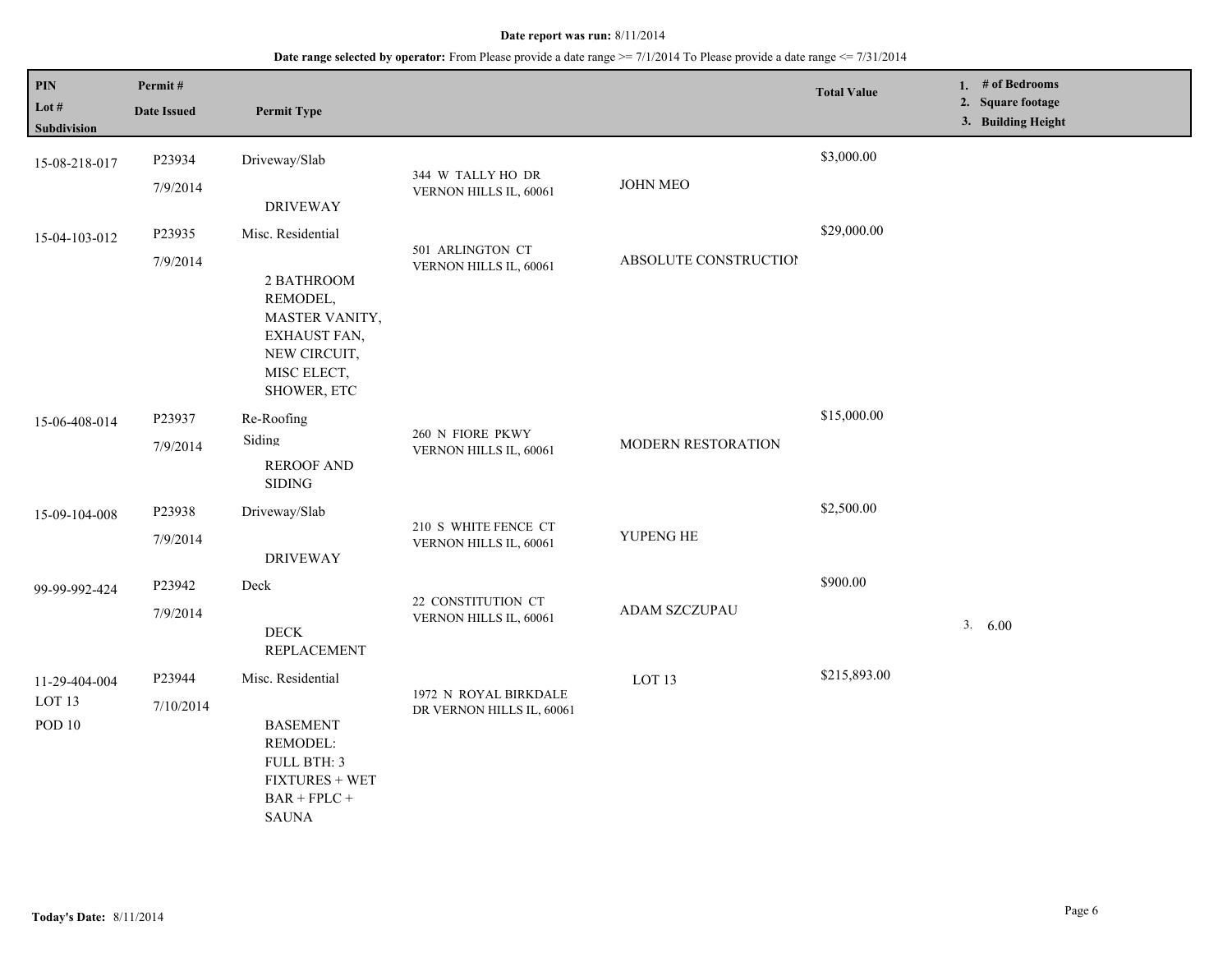| PIN<br>Lot #<br>Subdivision | Permit#<br><b>Date Issued</b> | <b>Permit Type</b>                                                                               |                                                                 |                                              | <b>Total Value</b> | 1. $#$ of Bedrooms<br>2. Square footage<br>3. Building Height |
|-----------------------------|-------------------------------|--------------------------------------------------------------------------------------------------|-----------------------------------------------------------------|----------------------------------------------|--------------------|---------------------------------------------------------------|
| 99-00-000-033               | P23945<br>7/10/2014           | Re-Roofing<br>Siding<br><b>SIDING AND</b><br><b>RE-ROOF</b>                                      | 233 ALEXANDRIA DR<br>VERNON HILLS IL, 60061                     | <b>RCC PLUS</b>                              | \$18,362.00        |                                                               |
| 15-04-316-001               | P23946<br>7/10/2014           | Re-Roofing<br>Siding<br>SIDING AND<br><b>RE-ROOF</b>                                             | 290 E SADDLE BACK RD<br>VERNON HILLS IL, 60061                  | <b>WEATHER SHIELD</b><br><b>CONSTRUCTION</b> | \$24,000.00        |                                                               |
| 15-08-401-006               | P23947<br>7/10/2014           | Misc. Residential<br><b>BASEMENT: NO</b><br><b>PLUMBING</b>                                      | <b>462 SUTCLIFFE CIR VERNON</b><br><b>HILLS IL, 60061</b>       | SUPERIOR CORP OF ILLINO                      | \$19,960.00        |                                                               |
| 15-05-411-009               | P23948<br>7/10/2014           | Re-Roofing<br><b>RE-ROOF</b>                                                                     | 140 ANNAPOLIS DR<br>VERNON HILLS IL, 60061                      | <b>WEATHER SHIELD</b><br>CONSTRUCTION        | \$7,500.00         |                                                               |
| 99-00-000-071               | P23949<br>7/10/2014           | Deck<br><b>DECK</b>                                                                              | 441 W TORREY PINES WAY<br>VERNON HILLS IL, 60061                | <b>DAVE PRICE</b>                            | \$20,000.00        |                                                               |
| 99-99-101-409               | P23951<br>7/10/2014           | Parking Lot<br><b>SEALCOAT</b><br><b>STREET PRAIRIE</b><br><b>MEADOW AND</b><br><b>DEERBROOK</b> | 0 OLDE GROVE FARM<br>TOWNHOMES VERNON<br><b>HILLS IL, 60061</b> | KALMAN MANAGEMENT                            | \$1,530.00         |                                                               |
| 15-05-406-021               | P23952<br>7/11/2014           | Fence<br><b>FENCE</b>                                                                            | 114 AUSTIN CT VERNON<br><b>HILLS IL, 60061</b>                  | <b>AZTEC FENCE</b>                           | \$5,050.00         |                                                               |
| 15-06-418-022               | P23958<br>7/11/2014           | Water Heater<br><b>WATER HEATER</b>                                                              | 357 N BLOOMFIELD CT<br>VERNON HILLS IL, 60061                   | AMERICAN ROOTER SERVI<br>INC.                | \$575.00           |                                                               |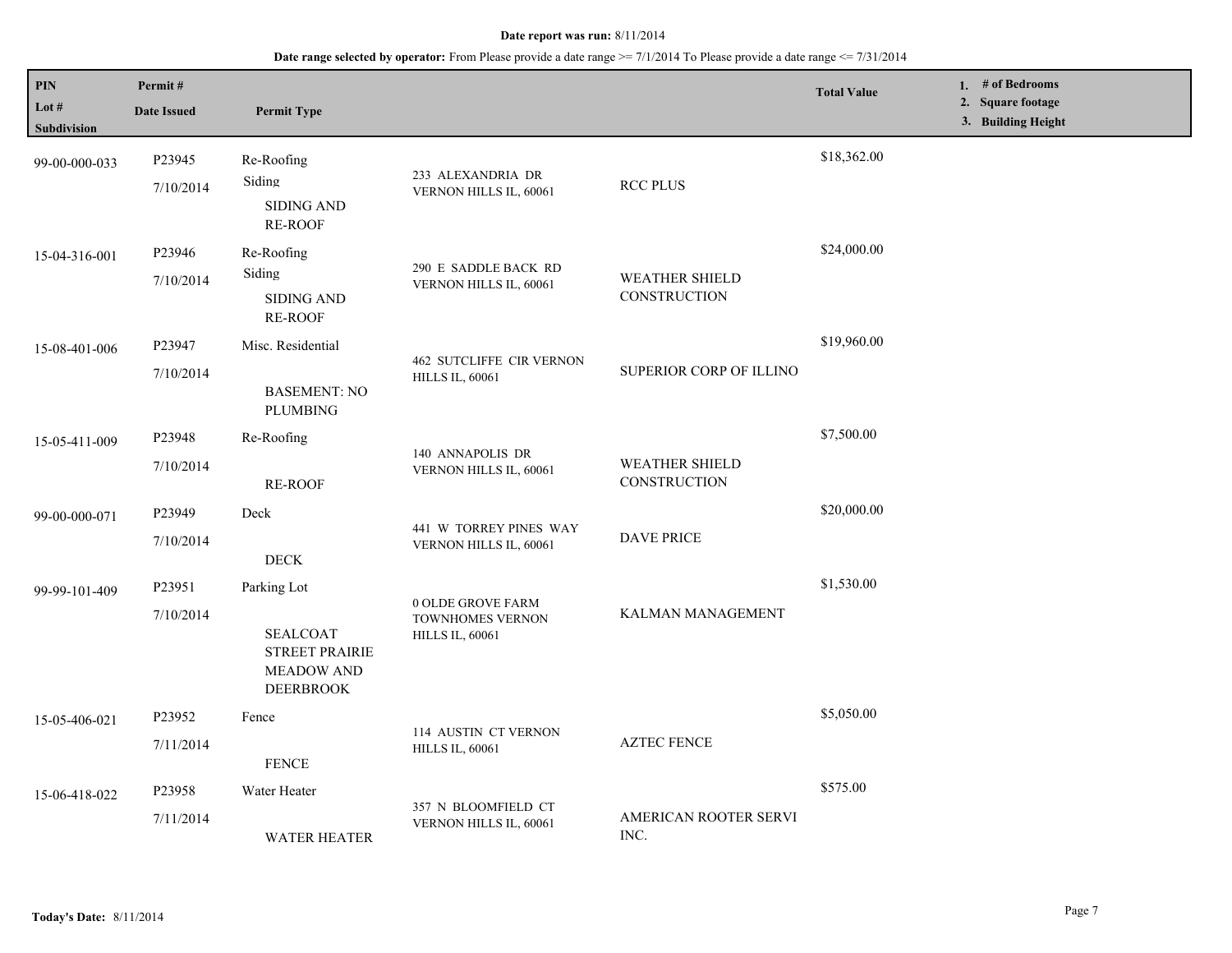| PIN<br>Lot #        | Permit#<br><b>Date Issued</b> | <b>Permit Type</b>                                 |                                                  |                                           | <b>Total Value</b> | 1. # of Bedrooms<br>2. Square footage<br>3. Building Height |
|---------------------|-------------------------------|----------------------------------------------------|--------------------------------------------------|-------------------------------------------|--------------------|-------------------------------------------------------------|
| Subdivision         |                               |                                                    |                                                  |                                           |                    |                                                             |
| 15-08-207-024       | P23959                        | Misc. Residential                                  |                                                  |                                           | \$5,000.00         |                                                             |
|                     | 7/11/2014                     | <b>DEMO INTERIOR</b><br>PRIOR TO<br><b>REMODEL</b> | 126 DEERPATH DR VERNON<br><b>HILLS IL, 60061</b> | <b>RAZCO PROPERTIES</b>                   |                    |                                                             |
| 15-05-406-010       | P23961                        | Re-Roofing                                         |                                                  |                                           | \$11,687.00        |                                                             |
|                     | 7/14/2014                     | <b>RE-ROOF</b>                                     | 217 ALEXANDRIA DR<br>VERNON HILLS IL, 60061      | A & D EXTERIORS                           |                    |                                                             |
| 15-16-101-012       | P23962                        | Sewer Repair                                       |                                                  |                                           | \$5,850.00         |                                                             |
|                     | 7/14/2014                     | <b>SEWER REPAIR</b>                                | 874 CREEK BEND DR<br>VERNON HILLS IL, 60061      | KERR MECHANICAL<br><b>CORPORATION</b>     |                    |                                                             |
| 15-06-403-008       | P23963                        | Fence                                              |                                                  |                                           | \$2,950.00         |                                                             |
|                     | 7/14/2014                     | <b>FENCE</b>                                       | 1085 W DEARBORN LN<br>VERNON HILLS IL, 60061     | ALEX MOSKOVIC                             |                    | 3.4.00                                                      |
| 15-08-411-012       | P23964                        | Re-Roofing                                         |                                                  |                                           | \$3,500.00         |                                                             |
|                     | 7/14/2014                     | <b>RE-ROOF</b>                                     | 246 NOBLE CIR VERNON<br><b>HILLS IL, 60061</b>   | A-1 SECURITY ROOFING<br><b>CONTRACTOR</b> |                    |                                                             |
| 15-05-204-011       | P23965                        | Re-Roofing                                         |                                                  |                                           | \$7,500.00         |                                                             |
|                     | 7/14/2014                     | <b>RE-ROOF</b>                                     | 208 ARCADIA CT VERNON<br><b>HILLS IL, 60061</b>  | C LOMBARDO INSTALLATI                     |                    |                                                             |
| 11-29-210-005       | P23967                        | Air Conditioning                                   |                                                  | 13<br>32                                  | \$3,200.00         |                                                             |
| 32<br>POD 13 LOT 32 | 7/14/2014                     | A/C ONLY                                           | 2189 N BEAVER CREEK DR<br>VERNON HILLS IL, 60061 | ALLIED AIR CONDITIONING<br><b>HEATING</b> |                    |                                                             |
| 15-04-306-014       | P23968                        | Siding/Soffit/Fascia                               |                                                  |                                           | \$6,000.00         |                                                             |
|                     | 7/14/2014                     | <b>SIDING</b>                                      | 4 ALTOONA CT VERNON<br><b>HILLS IL, 60061</b>    | <b>RCC PLUS</b>                           |                    |                                                             |
| 15-05-417-001       | P23969                        | Re-Roofing                                         |                                                  |                                           | \$10,694.00        |                                                             |
|                     | 7/14/2014                     | Siding                                             | 1 MONTEBELLO DR<br>VERNON HILLS IL, 60061        | <b>AMERICAN BUILDING</b>                  |                    |                                                             |
|                     |                               | <b>REROOF AND</b><br><b>FASCIA ONLY</b>            |                                                  | CONTRACTORS INC-UNLIM                     |                    |                                                             |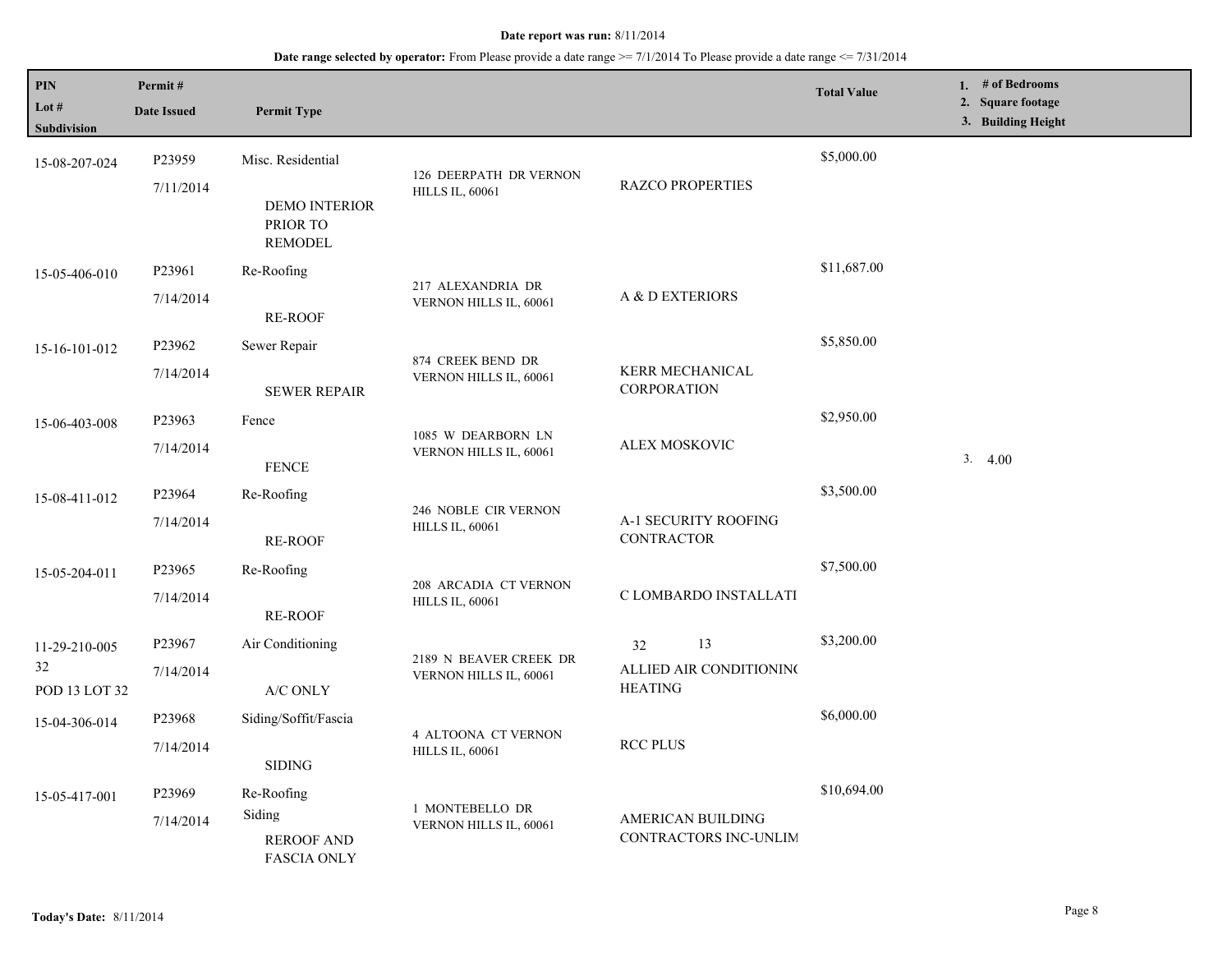| PIN<br>Lot $#$<br>Subdivision                                     | Permit#<br><b>Date Issued</b> | <b>Permit Type</b>                                                                                                                       |                                                                             |                                       | <b>Total Value</b> | 1. # of Bedrooms<br>2. Square footage<br>3. Building Height |
|-------------------------------------------------------------------|-------------------------------|------------------------------------------------------------------------------------------------------------------------------------------|-----------------------------------------------------------------------------|---------------------------------------|--------------------|-------------------------------------------------------------|
| 15-04-307-016                                                     | P23970<br>7/15/2014           | Re-Roofing<br><b>REROOF</b>                                                                                                              | <b>12 CHEROKEE RD VERNON</b><br><b>HILLS IL, 60061</b>                      | LAKESHORE CONSTRUCTIO<br><b>GROUP</b> | \$5,050.00         |                                                             |
| 11-29-204-032<br>LOT <sub>7</sub><br><b>GREGG'S LANDING POD 8</b> | P23974<br>7/15/2014           | Misc. Residential<br><b>BASEMENT-THIS</b><br><b>WAS STARTED</b><br>W/OUT A PERMIT<br>BY FORMER<br>OWNER; FULL<br><b>BATH: 3 FIXTURES</b> | 2038 N BROADMOOR LN<br>VERNON HILLS IL, 60061                               | LOT <sub>7</sub><br>KRB CUSTOME HOMES | \$45,250.00        |                                                             |
| 99-99-991-163                                                     | P23975<br>7/15/2014           | Furnace<br>Air<br><b>FURNANCE AND</b><br>AC                                                                                              | 1291 N MAIDSTONE DR<br>VERNON HILLS IL, 60061                               | <b>J MECHANICAL LLC</b>               | \$20,368.00        |                                                             |
| 99-99-101-166                                                     | P23976<br>7/15/2014           | Sign<br>2 SIGNS -<br><b>MACIANO'S</b>                                                                                                    | MACIANO'S PIZZA & PAST/<br>271 TOWNLINE suite 150<br>VERNON HILLS IL, 60061 | <b>GRATE SIGNS CO</b>                 | \$11,500.00        | 3. 2.00                                                     |
| 99-99-996-045                                                     | P23978<br>7/15/2014           | Misc. Residential<br>654-600 PORTAGE<br><b>COURT</b><br><b>REMOVAL OF</b><br><b>BRICK WATER</b><br><b>PROOFING</b>                       | <b>654 PORTAGE DR VERNON</b><br><b>HILLS IL, 60061</b>                      | PRO HOME 1, INC                       | \$100,000.00       |                                                             |
| 99-99-101-693<br>THE OAKS                                         | P23979<br>7/15/2014           | Fire Alarm<br><b>FIRE ALARM</b>                                                                                                          | 720 THORNAPPLE CT<br>VERNON HILLS IL, 60061                                 | ZOEPAZ INC                            | \$12,250.00        |                                                             |
|                                                                   |                               | BLDG: 720-728                                                                                                                            |                                                                             |                                       |                    |                                                             |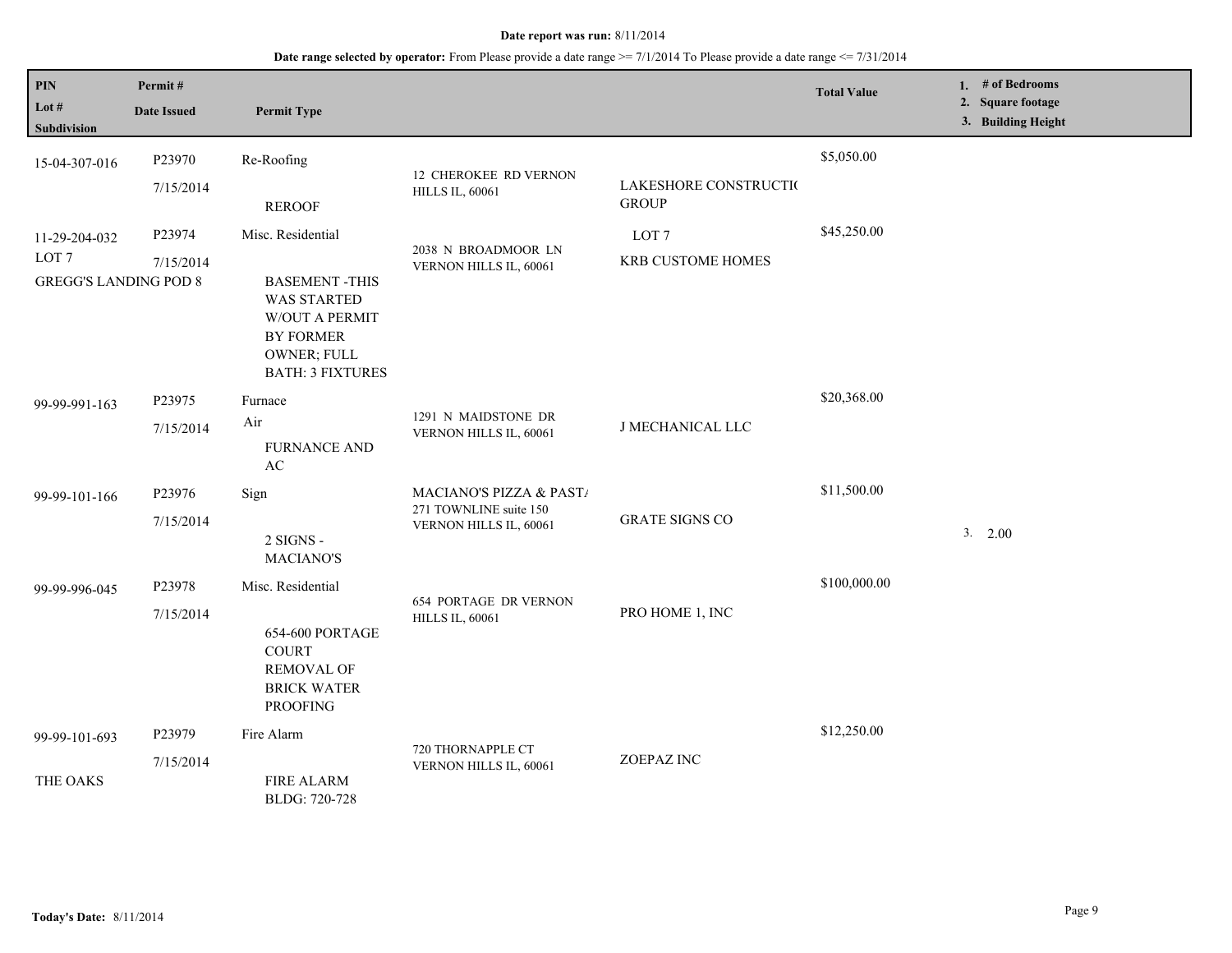| PIN<br>Lot #<br><b>Subdivision</b> | Permit#<br><b>Date Issued</b>                                                                    | <b>Permit Type</b>                  |                                                    |                      | <b>Total Value</b> |  | 1. # of Bedrooms<br>2. Square footage<br>3. Building Height |
|------------------------------------|--------------------------------------------------------------------------------------------------|-------------------------------------|----------------------------------------------------|----------------------|--------------------|--|-------------------------------------------------------------|
| 99-99-101-688                      | P23980                                                                                           | Fire Alarm                          |                                                    |                      | \$12,250.00        |  |                                                             |
| THE OAKS                           | 7/15/2014                                                                                        | <b>FIRE ALARM</b><br>BLDG: 710-718  | 710 THORNAPPLE CT<br>VERNON HILLS IL, 60061        | ZOEPAZ INC           |                    |  |                                                             |
| 99-99-101-683                      | P23981                                                                                           | Fire Alarm                          |                                                    |                      | \$12,250.00        |  |                                                             |
| THE OAKS                           | 7/15/2014                                                                                        | <b>FIRE ALARM</b><br>BLDG: 700-708  | 700 THORNAPPLE CT<br>VERNON HILLS IL, 60061        | ZOEPAZ INC           |                    |  |                                                             |
| 99-99-101-671                      | P23982                                                                                           | Fire Alarm                          | 701 THORNAPPLE CT                                  |                      | \$16,670.00        |  |                                                             |
| THE OAKS                           | 7/15/2014                                                                                        | <b>FIRE ALARM</b><br>BLDG: 701-711  | VERNON HILLS IL, 60061                             | ZOEPAZ INC           |                    |  |                                                             |
| 15-04-303-064                      | P23984                                                                                           | Deck                                |                                                    |                      | \$8,338.00         |  |                                                             |
|                                    | 104 BIRMINGHAM PL<br>Patio<br>7/15/2014<br>VERNON HILLS IL, 60061<br>DECK, PAVER<br>PATIO, STOOP | <b>J.B. BRICKWORKS</b>              |                                                    |                      |                    |  |                                                             |
| 15-08-214-014                      | P23985                                                                                           | Fence                               |                                                    |                      | \$2,400.00         |  |                                                             |
|                                    | 7/16/2014                                                                                        | <b>FENCE</b>                        | 314 SUTCLIFFE CIR VERNON<br><b>HILLS IL, 60061</b> | <b>ADAM D HARRIS</b> |                    |  | 3.4.00                                                      |
| 11-32-413-076                      | P23986                                                                                           | Water Heater                        | 934 N PRINCETON CT                                 |                      | \$900.00           |  |                                                             |
|                                    | 7/16/2014                                                                                        | <b>WATER HEATER</b>                 | VERNON HILLS IL, 60061                             | STEVEN N SIMON       |                    |  |                                                             |
| 15-06-413-006                      | P23987                                                                                           | Driveway/Slab                       | <b>149 NAPIER CT VERNON</b>                        |                      | \$2,350.00         |  |                                                             |
|                                    | 7/16/2014                                                                                        | <b>DRIVEWAY</b>                     | <b>HILLS IL, 60061</b>                             | DEMETRI T KATSULIS   |                    |  |                                                             |
| 15-04-101-004                      | P23988                                                                                           | Re-Roofing                          |                                                    | <b>RCC PLUS</b>      | \$24,229.00        |  |                                                             |
|                                    | 7/16/2014                                                                                        | Siding                              | 12 GREENVALE RD VERNON<br><b>HILLS IL, 60061</b>   |                      |                    |  |                                                             |
|                                    |                                                                                                  | <b>SIDING AND</b><br><b>ROOFING</b> |                                                    |                      |                    |  |                                                             |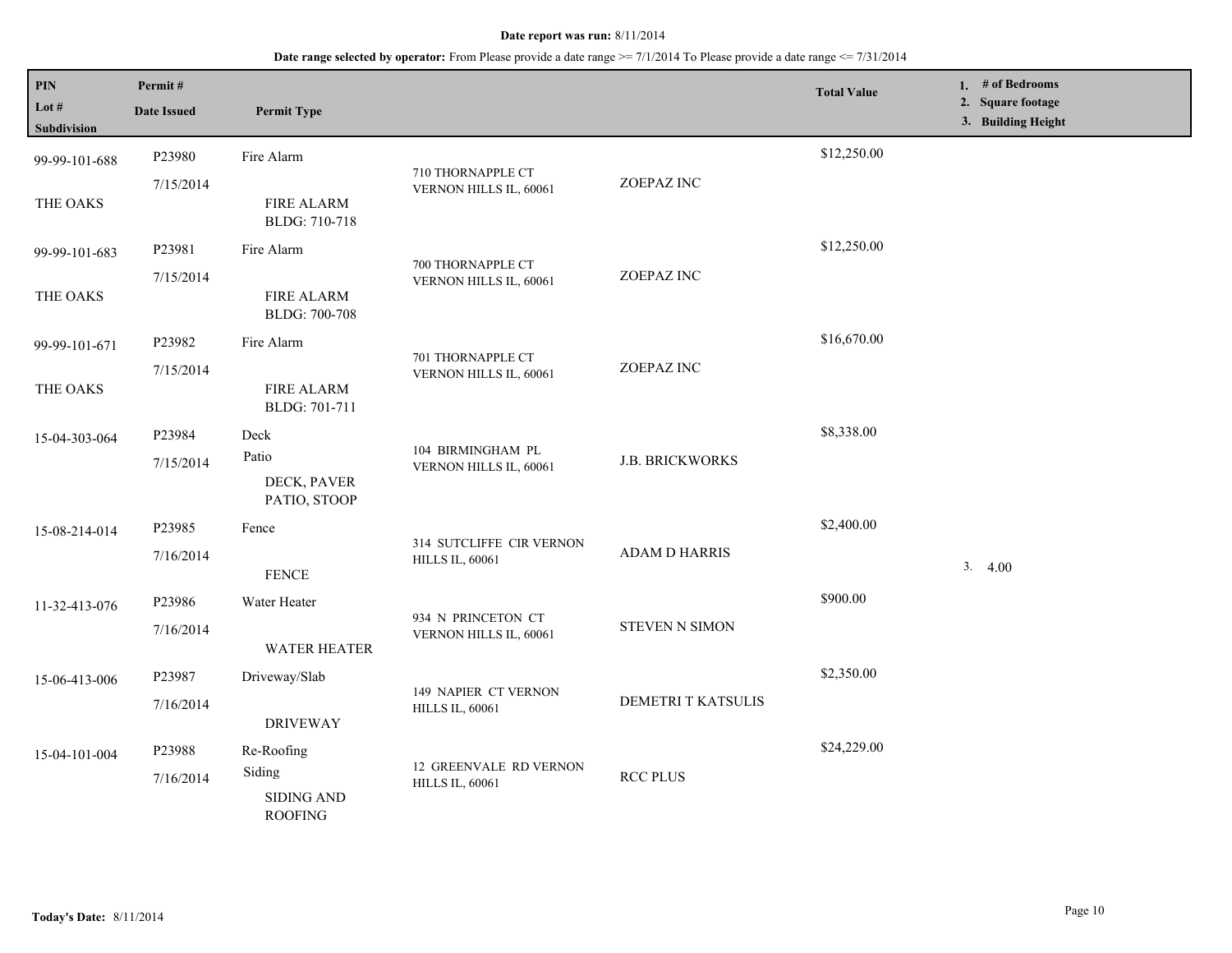| PIN<br>Lot #<br>Subdivision | Permit#<br><b>Date Issued</b>   | <b>Permit Type</b>                                                             |                                                                         |                                            | <b>Total Value</b> | 1. $#$ of Bedrooms<br>2. Square footage<br>3. Building Height |
|-----------------------------|---------------------------------|--------------------------------------------------------------------------------|-------------------------------------------------------------------------|--------------------------------------------|--------------------|---------------------------------------------------------------|
| 99-99-101-640               | P23992                          | Elevator                                                                       | 801 HEDGE MAPLE DR                                                      |                                            | \$58,900.00        |                                                               |
| THE OAKS                    | 7/17/2014                       | <b>ELEVATOR</b>                                                                | VERNON HILLS IL, 60061                                                  | <b>KINZIE BUILDERS</b>                     |                    |                                                               |
| 99-99-101-647               | P23993                          | Elevator                                                                       | 111 OAK LEAF LN VERNON                                                  |                                            | \$58,900.00        |                                                               |
| THE OAKS                    | 7/17/2014                       | <b>ELEVATOR</b>                                                                | <b>HILLS IL, 60061</b>                                                  | <b>KINZIE BUILDERS</b>                     |                    |                                                               |
| 99-99-994-607               | P23995<br>7/17/2014             | Misc. Residential<br><b>REMOVEAL &amp;</b><br><b>REPLACE</b><br><b>BALCONY</b> | NEW CENTURY TOWNHOM<br>496 HARRISON CT VERNON<br><b>HILLS IL, 60061</b> | <b>AMRON MAINTENANCE</b><br>SERVICES, INC. | \$2,300.00         |                                                               |
| 99-99-993-508               | P23996<br>7/17/2014             | Misc. Residential<br>REMOVE &<br><b>REBUILD</b><br><b>BALCONY</b>              | NEW CENTURY TOWNHOM<br>320 TAYLOR CT VERNON<br><b>HILLS IL, 60061</b>   | AMRON MAINTENANCE<br>SERVICES, INC.        | \$2,300.00         |                                                               |
| 99-99-994-414               | P23997<br>7/17/2014             | Misc. Residential<br><b>REMOVE &amp;</b><br><b>REPLACE</b><br><b>BALCONY</b>   | NEW CENTURY TOWNHOM<br>436 BUCHANAN CT<br>VERNON HILLS IL, 60061        | <b>AMRON MAINTENANCE</b><br>SERVICES, INC. | \$2,300.00         |                                                               |
| 15-09-106-022               | P23998<br>7/17/2014             | Furnace<br>Air<br><b>FURNACE AND A/C</b>                                       | 354 S OLD CREEK RD<br>VERNON HILLS IL, 60061                            | <b>FOUR SEASONS INC</b>                    | \$7,835.00         |                                                               |
| 11-29-208-003               | P23999<br>7/17/2014             | Patio<br><b>EXPAND PATIO</b><br>AND BUILD GRILL<br><b>SURROUND</b>             | 2091 N LAUREL VALLEY DR<br>VERNON HILLS IL, 60061                       | <b>J.B. BRICKWORKS</b>                     | \$17,370.00        |                                                               |
| 15-09-105-004               | P <sub>24001</sub><br>7/18/2014 | Siding/Soffit/Fascia<br><b>SIDING</b>                                          | 261 S STONE FENCE RD<br>VERNON HILLS IL, 60061                          | PIOTR SUTKOWSKI<br><b>CONSTRUCTION</b>     | \$11,478.00        |                                                               |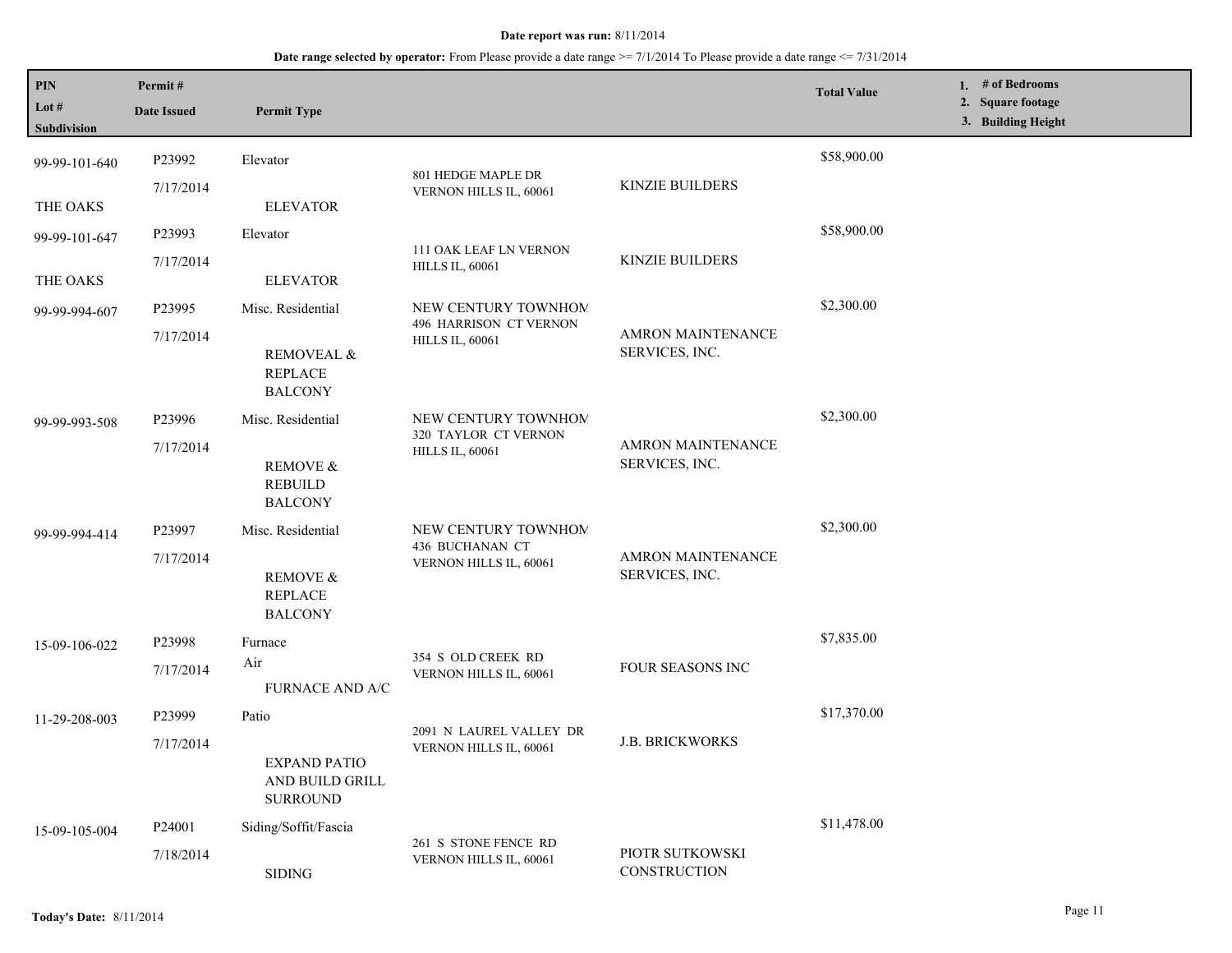| PIN<br>Lot $#$<br>Subdivision       | Permit#<br><b>Date Issued</b>   | <b>Permit Type</b>                                 |                                                         |                                            | <b>Total Value</b> | 1. # of Bedrooms<br>2. Square footage<br>3. Building Height |
|-------------------------------------|---------------------------------|----------------------------------------------------|---------------------------------------------------------|--------------------------------------------|--------------------|-------------------------------------------------------------|
| 99-99-993-171                       | P24002<br>7/18/2014             | Re-Roofing<br><b>RE-ROOF</b>                       | 305 ALICE CT VERNON<br><b>HILLS IL, 60061</b>           | POWER HOME REMODELIN<br><b>GROUP</b> (LTD) | \$10,216.00        |                                                             |
| 15-08-407-004                       | P <sub>24004</sub><br>7/18/2014 | Re-Roofing<br><b>RE-ROOF</b>                       | 571 EVERGREEN DR<br>VERNON HILLS IL, 60061              | <b>ALBERS EXTERIORS</b>                    | \$9,533.00         |                                                             |
| 15-06-414-001                       | P24005<br>7/18/2014             | Re-Roofing<br>Siding<br><b>RE-ROOF/SIDING</b>      | 165 N ROYAL OAK DR<br>VERNON HILLS IL, 60061            | NYBERG ENTERPRISES INC                     | \$18,715.00        |                                                             |
| 15-04-103-021                       | P <sub>24006</sub><br>7/18/2014 | Re-Roofing<br>SIDING/REROOF                        | 408 ALBANY LN VERNON<br><b>HILLS IL, 60061</b>          | NYBERG ENTERPRISES INC                     | \$9,080.00         |                                                             |
| 99-00-000-420<br>9<br>POD 15, LOT 9 | P24007<br>7/21/2014             | Misc. Residential<br>PERGOLA ON TOP<br>OF DECK     | 1872 N SAWGRASS ST<br>VERNON HILLS IL, 60061            | 15<br>9<br><b>JOHN TOMASSONA</b>           | \$6,000.00         |                                                             |
| 15-09-107-010                       | P <sub>24009</sub><br>7/21/2014 | Re-Roofing<br>Siding<br><b>REROOF &amp; SIDING</b> | 185 S OLD CREEK RD<br>VERNON HILLS IL, 60061            | SWISHER EXTERIOR INC                       | \$23,488.00        |                                                             |
| 15-05-203-003                       | P24010<br>7/21/2014             | Re-Roofing<br>Siding<br><b>REROOF &amp; SIDING</b> | <b>403 APPLETON DR VERNON</b><br><b>HILLS IL, 60061</b> | EUCLID ROOFING & SIDINC                    | \$20,620.00        |                                                             |
| 15-04-313-003                       | P24011<br>7/21/2014             | Air Conditioning<br>Furnance<br>A/C & FURNANCE     | 9 ST. IVES LN VERNON<br><b>HILLS IL, 60061</b>          | ABC PLUMBING, HEATING<br><b>COOLING</b>    | \$13,227.00        |                                                             |
| 15-08-106-001                       | P24013<br>7/21/2014             | Re-Roofing<br><b>REROOF</b>                        | 729 N LAKESIDE DR<br>VERNON HILLS IL, 60061             | ADVOCATE CONSTRUCTIO<br>(LTD)              | \$3,200.00         |                                                             |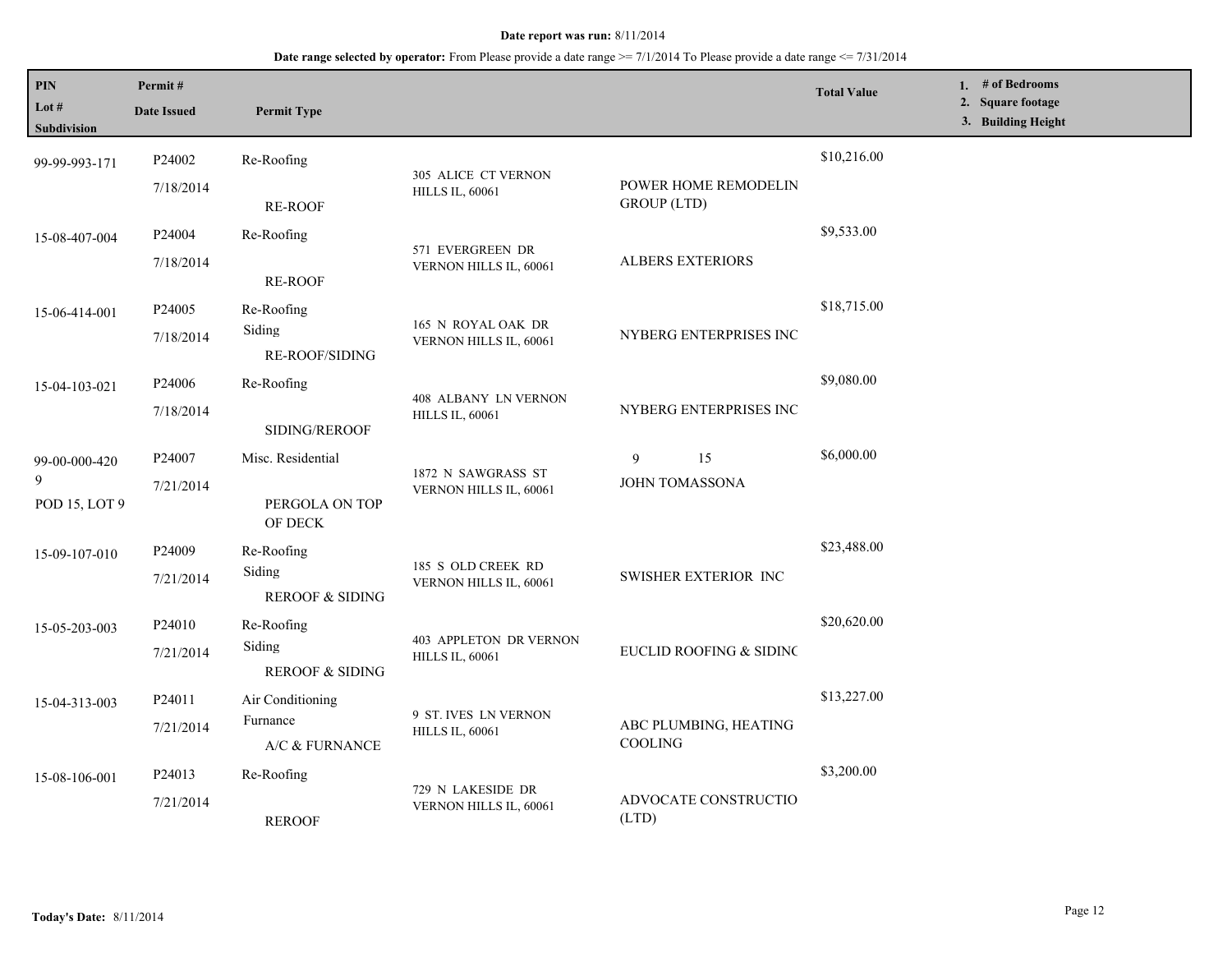| <b>PIN</b><br>Lot $#$<br>Subdivision | Permit#<br><b>Date Issued</b>   | <b>Permit Type</b>                                                                                        |                                                    |                                  | <b>Total Value</b> | 1. # of Bedrooms<br>2. Square footage<br>3. Building Height |
|--------------------------------------|---------------------------------|-----------------------------------------------------------------------------------------------------------|----------------------------------------------------|----------------------------------|--------------------|-------------------------------------------------------------|
| 15-07-209-056                        | P24014<br>7/21/2014             | Re-Roofing<br><b>REROOF</b>                                                                               | 1025 W HIDDEN CREEK CT<br>VERNON HILLS IL, 60061   | CEDAR ROOFING COMPAN<br>(UNLTD)  | \$17,850.00        |                                                             |
| 15-08-209-006                        | P24015<br>7/21/2014             | Fence<br>${\tt FENCE}$                                                                                    | 113 MARIMAC LN VERNON<br><b>HILLS IL, 60061</b>    | TRU-LINK                         | \$5,334.00         | 3. 6.00                                                     |
| 99-00-000-058                        | P24016<br>7/21/2014             | Private Sidewalk<br><b>SIDEWALK</b>                                                                       | 333 SUTCLIFFE CIR VERNON<br><b>HILLS IL, 60061</b> | <b>DEBBIE USEN</b>               | \$1,600.00         |                                                             |
| 15-16-102-025                        | P24017<br>7/22/2014             | Misc. Residential<br>REPLACE DRAIN<br><b>TILE IN</b><br><b>BASEMENT</b><br><b>INTERIOR, OTC</b><br>PER RH | 1063 CREEK BEND DR<br>VERNON HILLS IL, 60061       | TANGNEY & SONS                   | \$10,000.00        |                                                             |
| 99-99-991-751                        | P24018<br>7/22/2014             | Water Heater<br><b>WATER HEATER</b>                                                                       | 1727 N STANWICH RD<br>VERNON HILLS IL, 60061       | ALL STAR PLUMBING                | \$700.00           |                                                             |
| 11-32-413-015                        | P24019<br>7/22/2014             | Security System<br><b>SECURITY</b><br><b>SYSTEM</b>                                                       | 146 W BRANDYWINE CT<br>VERNON HILLS IL, 60061      | ADT SECURITY SERVICES,           | \$99.00            |                                                             |
| 15-08-220-018                        | P24020<br>7/22/2014             | Siding/Soffit/Fascia<br><b>SIDING</b>                                                                     | 354 W DANBURY DR<br>VERNON HILLS IL, 60061         | SENTRY RESTORATIONS, II<br>(LTD) | \$10,417.00        |                                                             |
| 15-05-405-056                        | P <sub>24022</sub><br>7/22/2014 | Siding/Soffit/Fascia<br><b>SIGNING</b>                                                                    | 209 AUGUSTA DR VERNON<br><b>HILLS IL, 60061</b>    | <b>DMW COMPANY</b>               | \$3,000.00         |                                                             |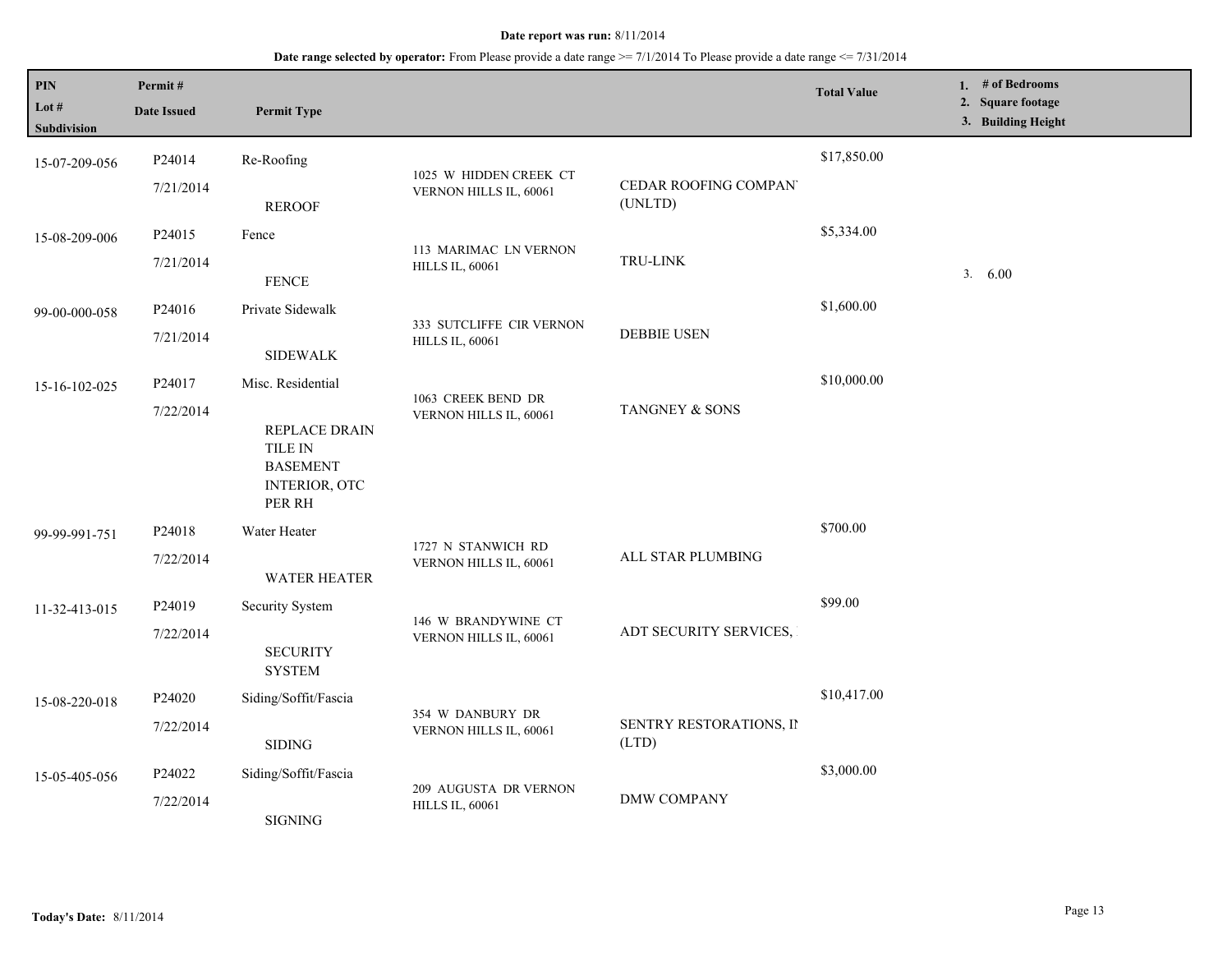| PIN<br>Lot #<br><b>Subdivision</b>             | Permit#<br><b>Date Issued</b> | <b>Permit Type</b>                                                                                                                    |                                                  |                                        | <b>Total Value</b> | 1. # of Bedrooms<br>2. Square footage<br>3. Building Height |
|------------------------------------------------|-------------------------------|---------------------------------------------------------------------------------------------------------------------------------------|--------------------------------------------------|----------------------------------------|--------------------|-------------------------------------------------------------|
| 15-04-305-042                                  | P24023<br>7/22/2014           | Air Conditioning<br>$\mathbf{A}/\mathbf{C}$                                                                                           | 115 ALLENTOWN CT<br>VERNON HILLS IL, 60061       | FOUR SEASONS INC                       | \$3,700.00         |                                                             |
| 15-05-405-064                                  | P24025<br>7/22/2014           | Re-Roofing<br><b>REROOF</b>                                                                                                           | 200 ATLANTIC DR VERNON<br><b>HILLS IL, 60061</b> | SENTRY RESTORATIONS, II<br>(LTD)       | \$7,640.00         |                                                             |
| 15-05-405-065                                  | P24026<br>7/22/2014           | Re-Roofing<br>Siding<br><b>REROOF &amp; SIDING</b>                                                                                    | 221 AUTUMN LN VERNON<br><b>HILLS IL, 60061</b>   | SENTRY RESTORATIONS, II<br>(LTD)       | \$18,200.00        |                                                             |
| 15-08-114-022                                  | P24027<br>7/23/2014           | Siding/Soffit/Fascia<br><b>CEDAR SIDING</b><br>REPLKACEMENT<br>ON THE BACK<br><b>HOUSE</b>                                            | 52 CHARLES CT VERNON<br><b>HILLS IL, 60061</b>   | PROFESSIONAL HOME<br>IMPROVEMENT, INC. | \$8,000.00         |                                                             |
| 15-08-110-008                                  | P24028<br>7/23/2014           | Re-Roofing<br><b>REROOF</b>                                                                                                           | 311 WESTMORELAND DR<br>VERNON HILLS IL, 60061    | <b>KEY ROOFING</b>                     | \$6,100.00         |                                                             |
| 15-04-313-004                                  | P24030<br>7/23/2014           | Re-Roofing<br><b>REROOF</b>                                                                                                           | 2 MALVERN LN VERNON<br><b>HILLS IL, 60061</b>    | <b>IRONSIDE RESTORATION</b>            | \$8,100.00         |                                                             |
| 99-99-100-092<br>$16-2$<br><b>SHADOW CREEK</b> | P24031<br>7/23/2014           | Misc. Residential<br><b>OPEN WALL</b><br><b>BETWEEN LIVING</b><br>RM & DINING RM,<br>ADD CAN LIGHTS<br>IN KITCHEN & CLG<br>FAN IN BR. | 218 W SHADOW CREEK CIR<br>VERNON HILLS IL, 60061 | $16 - 2$<br>ELLIOT WEST HOME SERVI     | \$4,000.00         |                                                             |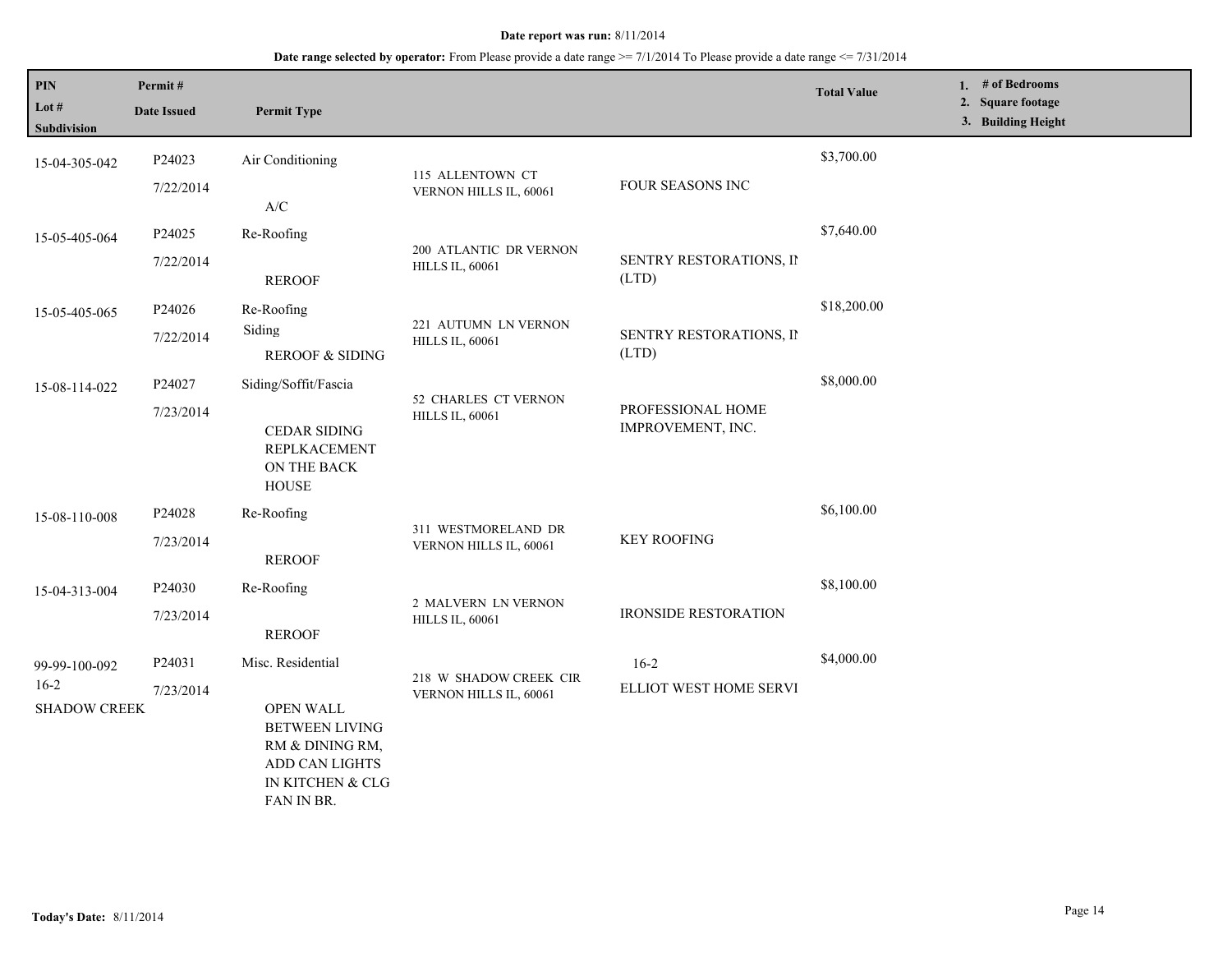| PIN<br>Lot #<br>Subdivision                                        | Permit#<br><b>Date Issued</b>   | <b>Permit Type</b>                                      |                                                  |                                       | <b>Total Value</b> | 1. $#$ of Bedrooms<br>2. Square footage<br>3. Building Height |
|--------------------------------------------------------------------|---------------------------------|---------------------------------------------------------|--------------------------------------------------|---------------------------------------|--------------------|---------------------------------------------------------------|
| 15-08-114-009                                                      | P24034<br>7/24/2014             | Water Heater<br><b>TANKLESS WATER</b>                   | 594 WILLIAMS WAY<br>VERNON HILLS IL, 60061       | MICHAEL DIESEN                        | \$4,000.00         |                                                               |
| 99-99-992-551                                                      | P24035<br>7/24/2014             | <b>HEATER</b><br>Water Heater<br>2 WATER                | 228 E RANNEY AV VERNON<br><b>HILLS IL, 60061</b> | <b>HOWARD NUSSBAUM</b>                | \$1,648.00         |                                                               |
| 15-08-207-021                                                      | P24036<br>7/24/2014             | <b>HEATERS</b><br>Patio<br><b>PATIO</b>                 | 43 MANCHESTER LN<br>VERNON HILLS IL, 60061       | <b>BRIAN GOODELL</b>                  | \$5,300.00         |                                                               |
| 99-99-100-337<br>LOT <sub>50</sub><br><b>GREGG'S LANDING POD E</b> | P24037<br>7/24/2014             | Patio<br>Sidewalk<br>PATIO AND<br><b>SIDEWALK</b>       | 409 N WHITE DEER TRL<br>VERNON HILLS IL, 60061   | LOT 50<br>RAMESH GAJULA               | \$3,000.00         |                                                               |
| 15-04-105-009                                                      | P24038<br>7/24/2014             | Air Conditioning<br>A/C, RELOCATE<br><b>CONDENSOR</b>   | 17 WARRINGTON RD<br>VERNON HILLS IL, 60061       | JEFFREY T WAGNER                      | \$5,700.00         |                                                               |
| 99-99-101-087<br>$5 - 1$<br>BLDG 5, UNIT 1                         | P24039<br>7/24/2014             | Fire Sprinklers<br>FIRE SPRINKLER:<br>BLDG 5            | 1008 GREEN MEADOW<br>VERNON HILLS IL, 60061      | $5 - 1$<br>USA FIRE PROTECTION        | \$10,665.00        |                                                               |
| 99-99-101-073<br>$1 - 1$<br>BLDG 1, UNIT 1                         | P <sub>24040</sub><br>7/24/2014 | Fire Sprinklers<br><b>FIRE SPRINKLER:</b><br>BLDG 1     | 1011 GREEN MEADOW<br>VERNON HILLS IL, 60061      | $1 - 1$<br><b>USA FIRE PROTECTION</b> | \$10,665.00        |                                                               |
| 99-99-101-079<br>$3-1$<br>BLDG 3, UNIT 1                           | P24041<br>7/24/2014             | Fire Sprinklers<br>FIRE SPRINKLER:<br>BLDG <sub>3</sub> | 993 GREEN MEADOW<br>VERNON HILLS IL, 60061       | $3-1$<br><b>USA FIRE PROTECTION</b>   | \$10,665.00        |                                                               |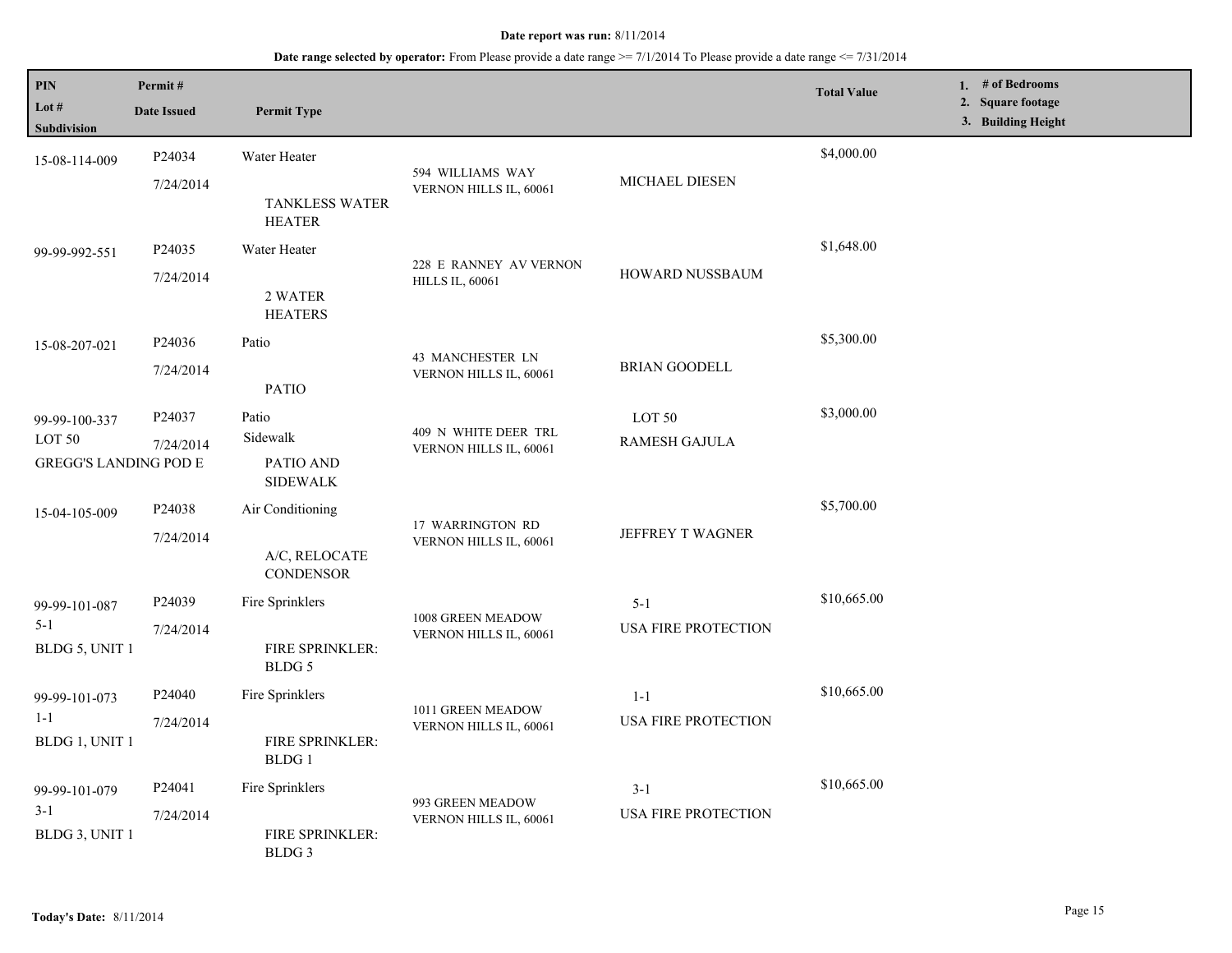### **Date range selected by operator:** From Please provide a date range >= 7/1/2014 To Please provide a date range <= 7/31/2014

| PIN<br>Lot #<br><b>Subdivision</b>         | Permit#<br><b>Date Issued</b> | <b>Permit Type</b>                                       |                                                    |                                          | <b>Total Value</b> | # of Bedrooms<br>2. Square footage<br>3. Building Height |
|--------------------------------------------|-------------------------------|----------------------------------------------------------|----------------------------------------------------|------------------------------------------|--------------------|----------------------------------------------------------|
| 99-99-101-077<br>$2 - 1$<br>BLDG 2, UNIT 1 | P24042<br>7/24/2014           | Fire Sprinklers<br>FIRE SPRINKLERS:<br>BLDG <sub>2</sub> | 1003 GREEN MEADOW<br>VERNON HILLS IL, 60061        | $2 - 1$<br><b>USA FIRE PROTECTION</b>    | \$10,665.00        |                                                          |
| 99-99-101-083<br>$4 - 1$<br>BLDG 4, UNIT 1 | P24043<br>7/24/2014           | Fire Sprinklers<br>FIRE SPRINKLER:<br><b>BUILDING 4</b>  | 1000 GREEN MEADOW<br>VERNON HILLS IL, 60061        | $4 - 1$<br><b>USA FIRE PROTECTION</b>    | \$10,665.00        |                                                          |
| 15-07-211-016                              | P24045<br>7/24/2014           | Driveway/Slab<br><b>REPLACE</b><br><b>DRIVEWAY</b>       | 38 S STERLING HEIGHTS RD<br>VERNON HILLS IL, 60061 | <b>JON HAUPTMAN</b>                      | \$3,200.00         |                                                          |
| 15-08-401-021                              | P24049<br>7/25/2014           | Sewer Repair<br><b>SEWER REPAIR</b>                      | 318 HADDON CIR VERNON<br><b>HILLS IL, 60061</b>    | <b>ACCURATE PLUMBING</b><br>DOCTORS, INC | \$3,500.00         |                                                          |
| 15-05-406-008                              | P24050<br>7/25/2014           | Misc. Residential<br><b>BATHROOM</b><br><b>REMODEL</b>   | 221 ALEXANDRIA DR<br>VERNON HILLS IL, 60061        | <b>ABSOLUTE CONSTRUCTION</b>             | \$14,000.00        |                                                          |
| 99-99-101-005<br>$18-F$<br>$18-F$          | P24051<br>7/25/2014           | Water Heater<br><b>WATER HEATER</b>                      | 707 TELLURIDE VERNON<br><b>HILLS IL, 60061</b>     | $18-F$<br>A & A REALTORS                 | \$925.00           |                                                          |
| 99-00-000-026                              | P24053<br>7/25/2014           | Furnace<br>Air<br><b>FURNACE/AC</b>                      | 193 MONTEITH CT VERNON<br><b>HILLS IL, 60061</b>   | FOUR SEASONS INC                         | \$7,660.00         |                                                          |

 $\mathsf{I}$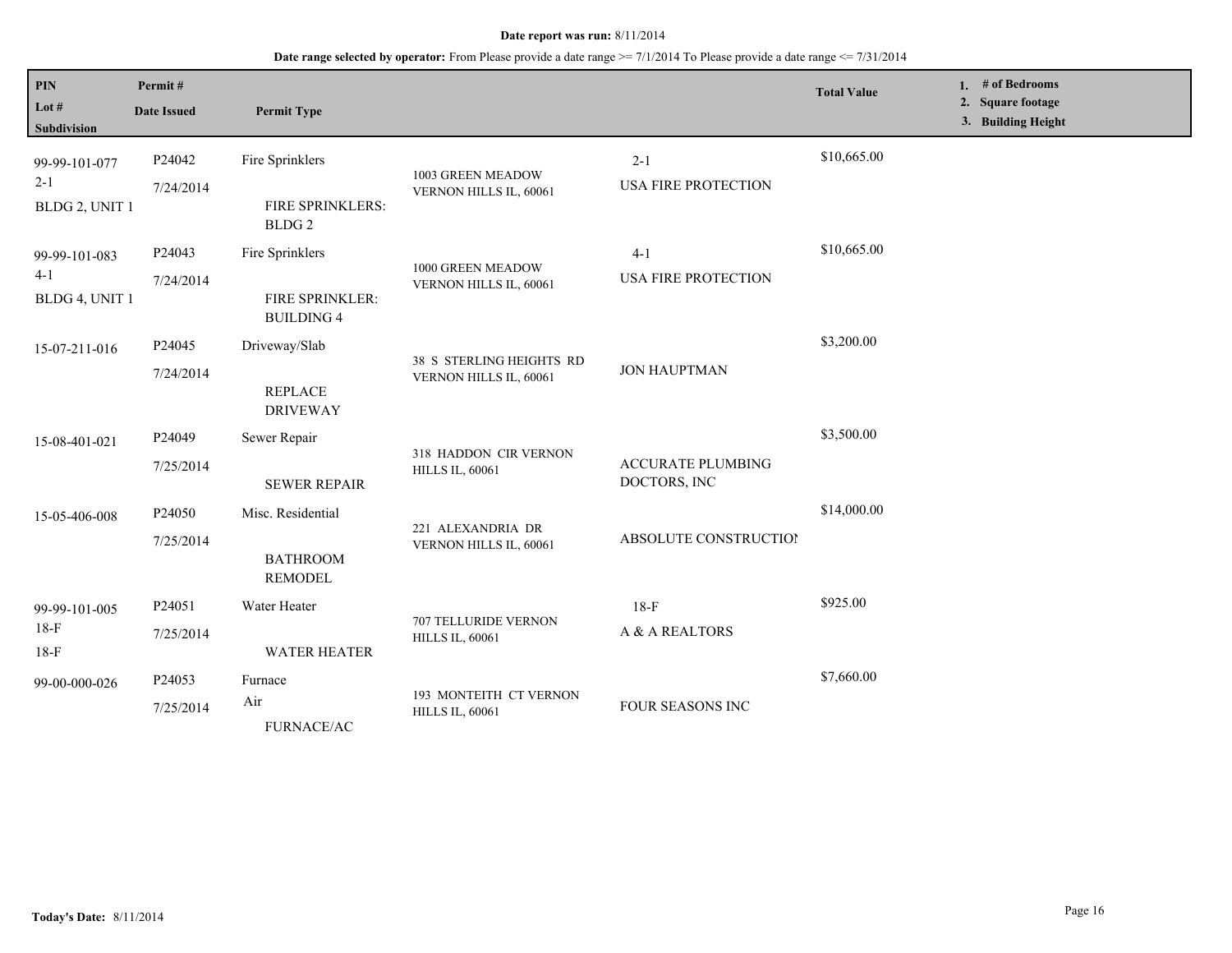| PIN<br>Lot #<br><b>Subdivision</b> | Permit#<br><b>Date Issued</b> | <b>Permit Type</b>                                                                                                                                             |                                                           |                                                              | <b>Total Value</b> | 1. # of Bedrooms<br>2. Square footage<br>3. Building Height |
|------------------------------------|-------------------------------|----------------------------------------------------------------------------------------------------------------------------------------------------------------|-----------------------------------------------------------|--------------------------------------------------------------|--------------------|-------------------------------------------------------------|
| 15-08-410-003                      | P24054                        | Misc. Residential                                                                                                                                              |                                                           |                                                              | \$70,000.00        |                                                             |
|                                    | 7/25/2014                     | <b>INTERIOR</b><br>REMODEL:<br>RELOCATE PR,<br><b>REMODEL</b><br><b>MASTER BTH,</b><br>MUD ROOM,<br>STAIRS, ADD<br><b>LAUNDRY ROOM</b><br><b>UPSTAIRS, ETC</b> | 117 W SUSSEX CIR VERNON<br><b>HILLS IL, 60061</b>         | THE O'TARPEY GROUP                                           |                    |                                                             |
| 15-04-107-009                      | P24057                        | Sewer Repair                                                                                                                                                   | PNC BANK<br>2 PHILLIP RD VERNON<br><b>HILLS IL, 60061</b> |                                                              | \$19,000.00        |                                                             |
|                                    | 7/28/2014                     | <b>SEWER REPAIR</b>                                                                                                                                            |                                                           | BRANDENBERGER PLUMBI<br><b>INC</b>                           |                    |                                                             |
| 15-08-204-022                      | P24061                        | Fence                                                                                                                                                          | 22 MONTAUK LN VERNON<br><b>HILLS IL, 60061</b>            | UNIVERSAL FENCE                                              | \$5,269.00         |                                                             |
|                                    | 7/28/2014                     | <b>FENCE</b>                                                                                                                                                   |                                                           |                                                              |                    | 3. 5.00                                                     |
| 15-08-108-002                      | P24062                        | Re-Roofing                                                                                                                                                     | 303 E LAKESIDE DR<br>VERNON HILLS IL, 60061               |                                                              | \$6,000.00         |                                                             |
|                                    | 7/28/2014                     | <b>REROOFING</b>                                                                                                                                               |                                                           | WILLIAMS ROOFING &<br><b>INSULATION (LTD)</b>                |                    |                                                             |
| 15-08-114-011                      | P24063                        | Re-Roofing                                                                                                                                                     |                                                           |                                                              | \$11,720.00        |                                                             |
|                                    | 7/29/2014                     | <b>REROOF</b>                                                                                                                                                  | 624 WILLIAMS WAY<br>VERNON HILLS IL, 60061                | AAA BETTER ROOF INC<br>(UNLTD)                               |                    |                                                             |
| 15-04-317-001                      | P24064                        | Re-Roofing                                                                                                                                                     |                                                           |                                                              | \$8,298.00         |                                                             |
|                                    | 7/29/2014                     | RE-ROOF                                                                                                                                                        | 13 N OLD CREEK RD<br>VERNON HILLS IL, 60061               | <b>AGR ROOFING AND</b><br>CONSTRUCTION CONTRAC<br><b>LTD</b> |                    |                                                             |
| 15-08-214-005                      | P24065                        | Air Conditioning                                                                                                                                               |                                                           |                                                              | \$9,012.00         |                                                             |
|                                    | 7/29/2014                     | Furnance<br>A/C & FURNANCE                                                                                                                                     | 355 CAMDEN PL VERNON<br><b>HILLS IL, 60061</b>            | <b>NORMAN REIZNER</b>                                        |                    |                                                             |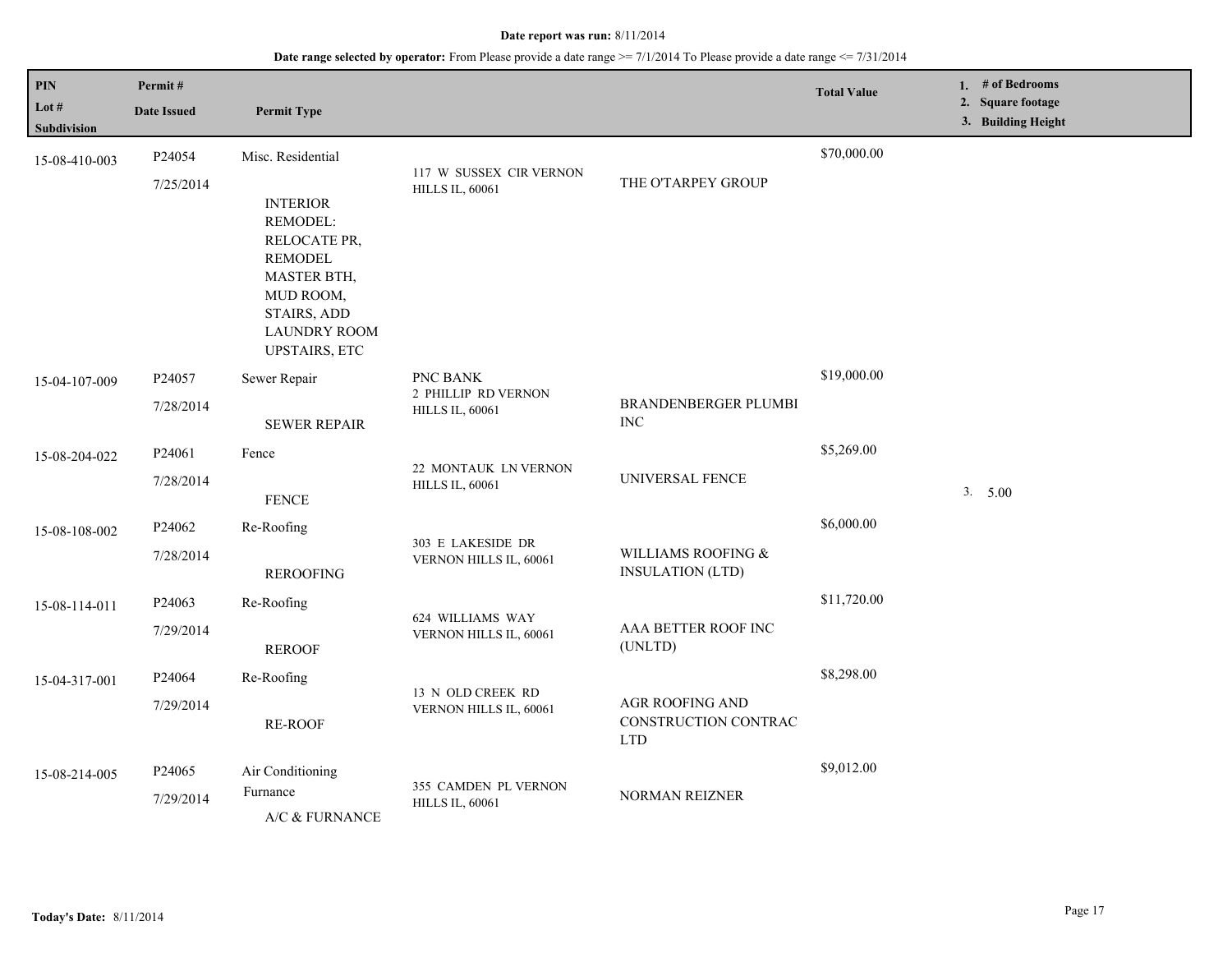| PIN<br>Lot #<br>Subdivision | Permit#<br><b>Date Issued</b> | <b>Permit Type</b>                                                                                                                                                                                                                       |                                                    |                                                 | <b>Total Value</b> | 1. # of Bedrooms<br>2. Square footage<br>3. Building Height |
|-----------------------------|-------------------------------|------------------------------------------------------------------------------------------------------------------------------------------------------------------------------------------------------------------------------------------|----------------------------------------------------|-------------------------------------------------|--------------------|-------------------------------------------------------------|
| 15-07-209-023               | P24067<br>7/29/2014           | Re-Roofing<br><b>RE-ROOF</b>                                                                                                                                                                                                             | 268 S THORNE GROVE DR<br>VERNON HILLS IL, 60061    | ROOFING & RESTORATION<br>SERVICES OF AMERICAN L | \$16,200.00        |                                                             |
| 99-99-994-431               | P24068<br>7/29/2014           | Air Conditioning<br>A/C & FURNANCE                                                                                                                                                                                                       | 441 KENNEDY PL VERNON<br><b>HILLS IL, 60061</b>    | FOUR SEASONS INC                                | \$3,700.00         |                                                             |
| 99-99-996-639               | P24070<br>7/29/2014           | Lawn Sprinklers<br><b>IRRIGATION</b><br><b>SYSTEM</b>                                                                                                                                                                                    | 208 E LASALLE ST VERNON<br><b>HILLS IL, 60061</b>  | TURF INDUSTRIES                                 | \$4,475.00         |                                                             |
| 15-08-207-024               | P24073<br>7/29/2014           | Misc. Residential<br><b>INTERIOR HOUSE</b><br><b>UPDATE: ADD CAN</b><br>LIGHTS, REPLACE<br><b>EXISTING</b><br><b>PLUMBING</b><br>FIXTURES,<br>FURNACE, A/C,<br><b>FLOORING. NO</b><br><b>CHANGES TO</b><br><b>WALLS OR</b><br>FLOORPLAN. | 126 DEERPATH DR VERNON<br><b>HILLS IL, 60061</b>   | <b>RAZCO PROPERTIES</b>                         | \$45,000.00        |                                                             |
| 15-04-310-001               | P24074<br>7/29/2014           | Fence<br><b>FENCE</b>                                                                                                                                                                                                                    | 7 ANNAPOLIS DR VERNON<br><b>HILLS IL, 60061</b>    | <b>DREW VENUS</b>                               | \$4,000.00         |                                                             |
| 15-04-303-096               | P24077<br>7/30/2014           | Re-Roofing<br>Siding<br><b>RE-ROOF AND</b><br>$\operatorname{SIDING}$                                                                                                                                                                    | 271 E SADDLE BACK RD<br>VERNON HILLS IL, 60061     | <b>BMD EUROCRAFT</b>                            | \$23,198.00        |                                                             |
| 15-08-401-012               | P24078<br>7/30/2014           | Fence<br><b>FENCE</b>                                                                                                                                                                                                                    | 347 SUTCLIFFE CIR VERNON<br><b>HILLS IL, 60061</b> | <b>ACTION FENCE COMPANY</b>                     | \$5,473.00         |                                                             |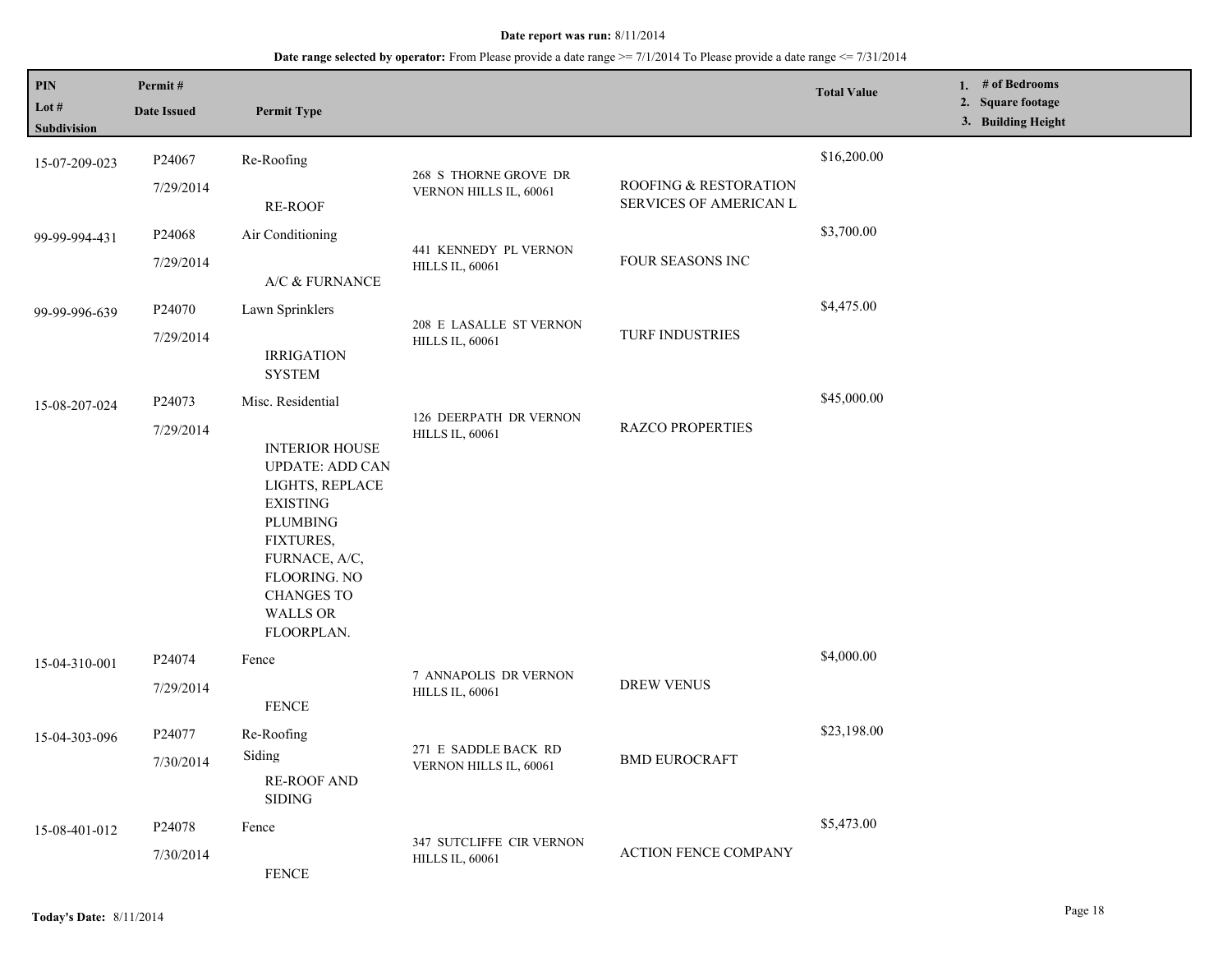| PIN<br>Lot #   | Permit#<br><b>Date Issued</b> | <b>Permit Type</b>                      |                                                                          |                                         | <b>Total Value</b> | 1. # of Bedrooms<br>2. Square footage<br>3. Building Height |
|----------------|-------------------------------|-----------------------------------------|--------------------------------------------------------------------------|-----------------------------------------|--------------------|-------------------------------------------------------------|
| Subdivision    |                               |                                         |                                                                          |                                         |                    |                                                             |
| 99-99-101-640  | P24079                        | Fire Sprinklers                         | 801 HEDGE MAPLE DR                                                       |                                         | \$120,249.00       |                                                             |
| THE OAKS       | 7/30/2014                     | FIRE SPRINKLER                          | VERNON HILLS IL, 60061                                                   | <b>NOVA FIRE PROTECTION</b>             |                    |                                                             |
| 99-99-101-660  | P24080                        | Fire Sprinklers                         | 951 RED OAK CIR VERNON                                                   |                                         | \$30,629.00        |                                                             |
| THE OAKS       | 7/30/2014                     | FIRE SPRINKLER:<br>BLDG: 951-961        | <b>HILLS IL, 60061</b>                                                   | NOVA FIRE PROTECTION                    |                    |                                                             |
| 99-99-101-670  | P24081                        | Fire Sprinklers                         | 963 RED OAK CIR VERNON                                                   |                                         | \$25,782.00        |                                                             |
| THE OAKS       | 7/30/2014                     | <b>FIRE SPRINKLER:</b><br>BLDG: 963-971 | <b>HILLS IL, 60061</b>                                                   | <b>NOVA FIRE PROTECTION</b>             |                    |                                                             |
| 99-99-101-659  | P24082                        | Fire Sprinklers                         |                                                                          |                                         | \$25,782.00        |                                                             |
| THE OAKS       | 7/30/2014                     | FIRE SPRINKLER:<br><b>BLDG 960-968</b>  | 960 RED OAK CIR VERNON<br>NOVA FIRE PROTECTION<br><b>HILLS IL, 60061</b> |                                         |                    |                                                             |
| 99-99-101-650  | P <sub>24083</sub>            | Fire Sprinklers                         |                                                                          |                                         | \$25,782.00        |                                                             |
| THE OAKS       | 7/30/2014                     | FIRE SPRINKLER                          | 950 RED OAK CIR VERNON<br><b>HILLS IL, 60061</b>                         | NOVA FIRE PROTECTION                    |                    |                                                             |
| 15-08-204-003  | P24084                        | Re-Roofing                              |                                                                          |                                         | \$5,000.00         |                                                             |
|                | 7/30/2014                     | <b>RE-ROOF</b>                          | 29 MONTGOMERY LN<br>VERNON HILLS IL, 60061                               | LAKESHORE CONSTRUCTIO<br><b>GROUP</b>   |                    |                                                             |
| 15-08-204-017  | P24085                        | Re-Roofing                              |                                                                          |                                         | \$4,835.00         |                                                             |
|                | 7/31/2014                     | <b>REROOF</b>                           | 67 MONTEREY DR VERNON<br><b>HILLS IL, 60061</b>                          | RELIABLE ROOFING $\&$<br>REMODELING     |                    |                                                             |
| 15-04-303-032  | P24086                        | Re-Roofing                              |                                                                          |                                         | \$5,669.00         |                                                             |
|                | 7/31/2014                     | <b>REROOF</b>                           | 210 MELODY LN VERNON<br><b>HILLS IL, 60061</b>                           | RELIABLE ROOFING &<br><b>REMODELING</b> |                    |                                                             |
| 99-99-101-591  | P <sub>24087</sub>            | Lawn Sprinklers                         |                                                                          |                                         | \$5,500.00         |                                                             |
| POD 18, LOT 29 | 7/31/2014                     | LAWN<br><b>IRRIGATION</b>               | <b>1622 LAKE CHARLES</b><br>VERNON HILLS IL, 60061                       | <b>WATER WORKS</b>                      |                    |                                                             |